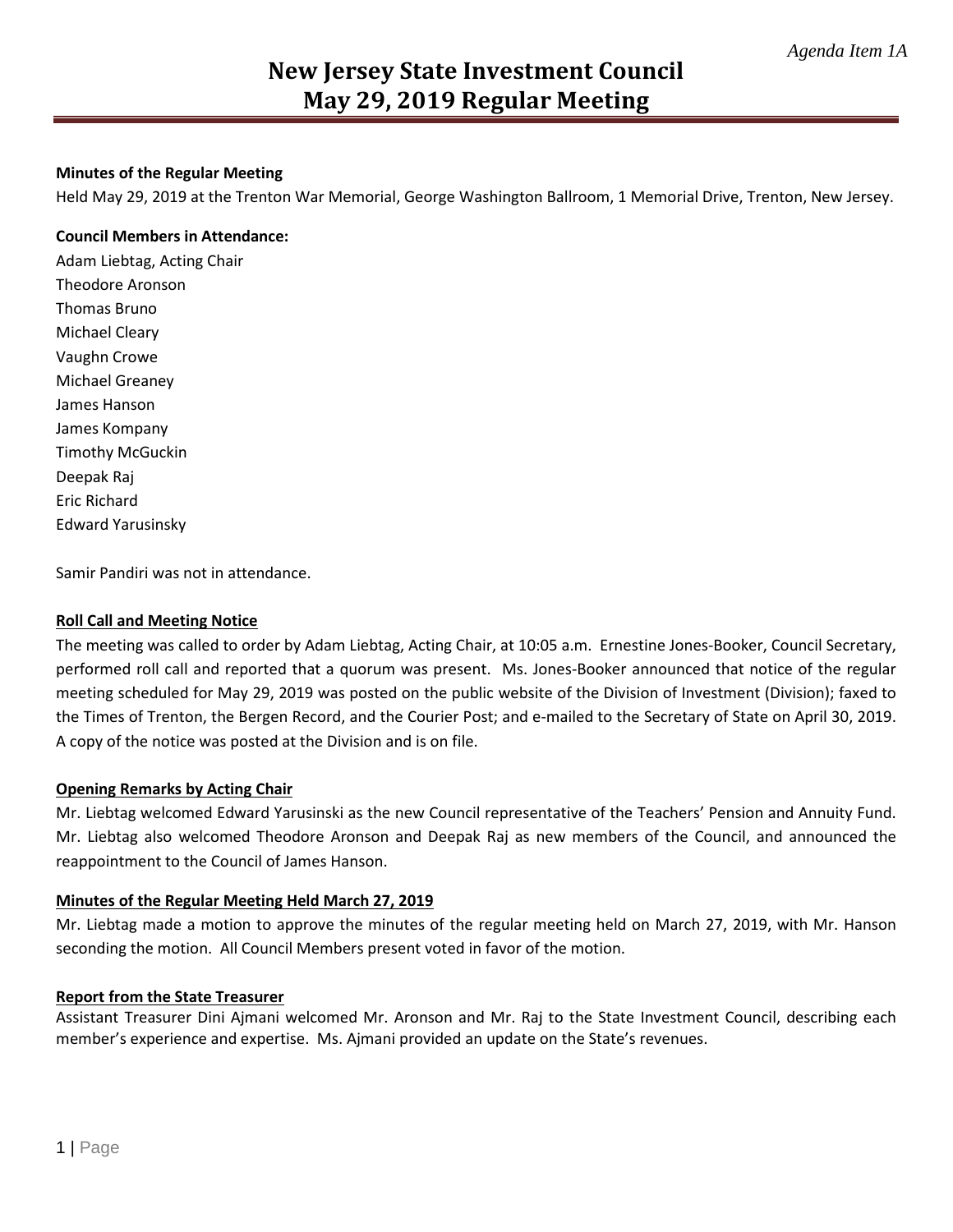#### **Audit Committee Verbal Report on Fiscal Year 2018 Audit**

Timothy McGuckin reported that the Audit Committee, comprised of Mr. Hanson, Mr. Greaney, Mr. Cleary and himself, met with the KPMG audit team, who completed the audit of the financial statements of the Division of Pensions and Benefits and issued an unmodified report. There were no management letter comments with respect to the Division of Investment.

#### **Director's Report/Updates**

Director Corey Amon of the Division discussed pension fund performance, provided a capital markets update, described changes in sector allocation, and spoke about recent legislation.

#### **Amendment to Environmental, Social and Governance (ESG) Policy - Exhibit C**

Mr. Liebtag introduced for Council consideration a proposed amendment to the Council's Environmental, Social and Governance (ESG) Policy that would specifically reference fair wages and benefits as an ESG factor and require the Division to consider whether a fund manager has adopted a responsible contractor policy when reviewing certain real estate, real asset and infrastructure investments. Mr. Aronson made a motion to adopt the amendment as presented, with Mr. Raj seconding the motion. On a roll call vote, all members of the Council present voted in favor of the motion, except Eric Richard who abstained due to a potential conflict of interest.

#### **Amendment to State Investment Council Bylaws - Exhibit B**

Mr. Liebtag introduced for Council consideration a proposed amendment to the Council's bylaws that would set parameters regarding public attendance at committee meetings. Mr. Liebtag made a motion to adopt the amendment as presented, with Thomas Bruno seconding the motion. On a roll call vote, all members of the Council present voted in favor of the motion.

#### **Adoption of State Investment Council Regulation Amendments to N.J.A.C. 17:16-1 - Exhibit A**

Susan Sarnowski of the Division presented for adoption amendments to the Council's regulations that would implement the provisions of P.L. 2018, c. 55 and amend provisions governing investments in certificates of deposit. Ms. Sarnowski noted that the proposed amendments were published in the New Jersey Register for public comment, and no comments were received. Mr. Liebtag made a motion to adopt the attached resolution approving the amendments, which motion was seconded by Mr. Aronson. On a roll call vote, all members of the Council present voted in favor of the motion.

#### **Asset Allocation Recommendation - Exhibit D**

Mr. Amon presented the adoption the Division's asset allocation recommendation along with Jeff Warshauer of the Division and consultants Steve Nesbitt of Cliffwater, Raneen Jalajel of Aon Hewitt, Michelle Davidson of TorreyCove, and Sean Barber of Hamilton Lane. Mr. Amon summarized the process for developing the asset allocation plan, discussed capital market assumptions, and noted changes in the proposed plan. Kristen Doyle of Aon Hewitt provided an overview of Aon Hewitt's asset-liability study and its relation to the asset allocation recommendation.

Mr. Amon and Ms. Jalajel discussed the Division's recommendation regarding the allocation to public equity. In response to questions from Mr. Aronson, Mr. Raj and Mr. Bruno, Mr. Amon described the relative earnings expectations for emerging and developed non-U.S. markets relative to the U.S. market and addressed concerns regarding automation and income inequality. Ms. Jalajel further discussed the factors considered in determining the recommended allocation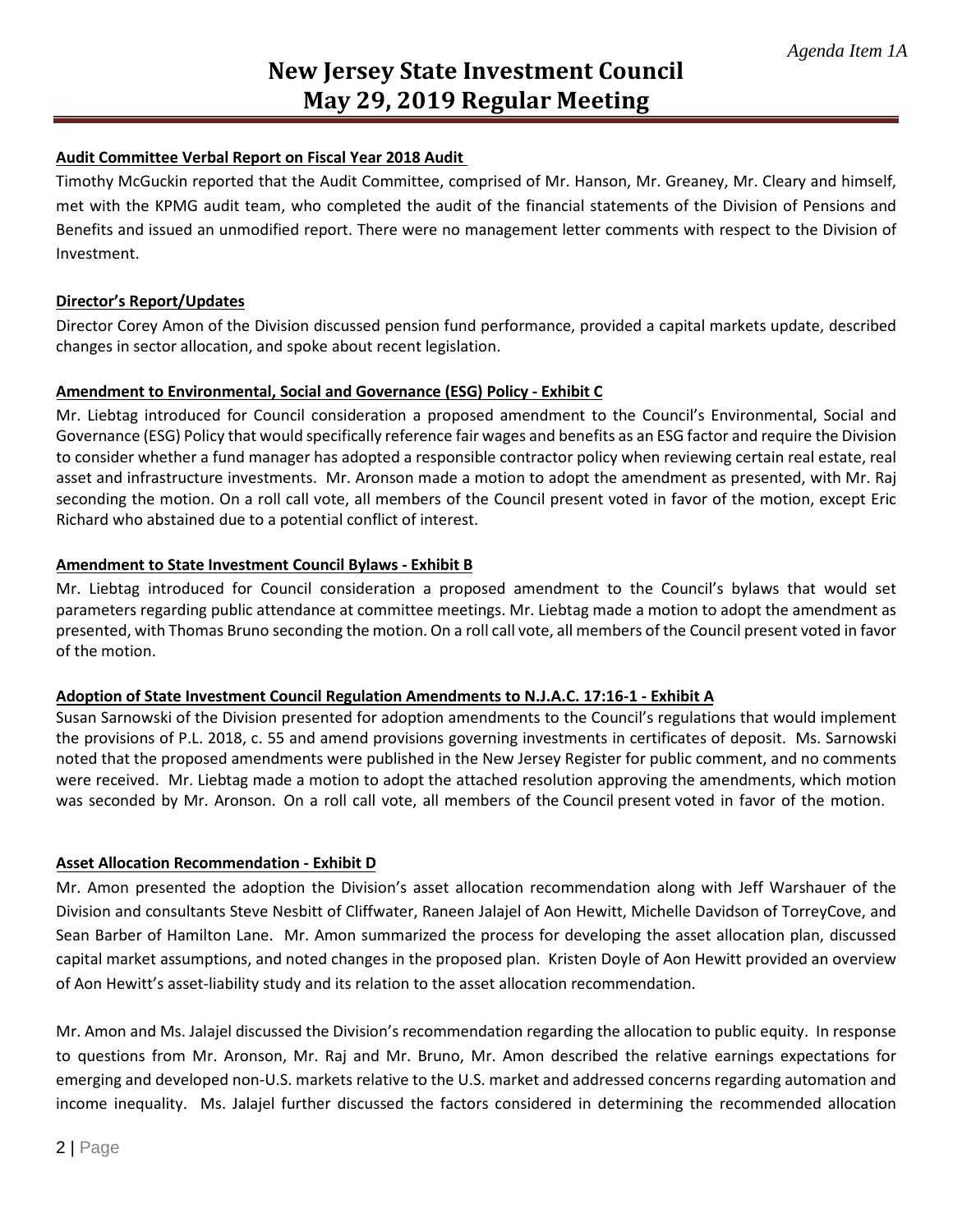## **New Jersey State Investment Council May 29, 2019 Regular Meeting**

between U.S. and non-U.S. public equity. Mr. Amon and Ms. Davidson discussed the Division's recommendation regarding the allocation to private equity. In response to questions from Mr. Raj, Mr. Liebtag and Vaughn Crowe, Mr. Amon and Ms. Davidson spoke about relative valuations of public and private equity, subsector allocation, and the use of emerging managers. Mr. Amon, Mr. Barber and Mr. Nesbitt described the Division's recommendation regarding the allocation to real estate and real assets, including opportunities in infrastructure, and risk mitigation strategies. In response to a question from Ms. Ajmani, Mr. Nesbitt discussed the use of futures as a risk mitigation strategy.

Mr. Amon and Mr. Warshauer discussed fossil fuel investments and actions that could be taken to mitigate climate-related business risk, including engagement initiatives. In response to questions from Mr. Aronson and Mr. Liebtag, Mr. Warshauer described the Division's process for engagement and advocacy.

Mr. Amon and Ms. Doyle summarized the Division's asset allocation recommendations and changes to the policy benchmark effective October 1, 2019. In response to a question from Mr. Raj regarding the Division's risk analysis, Mr. Amon briefly described Aon Hewitt's asset modeling process and further informed the Council of the Division's plans to procure a fully-integrated risk system. Mr. Richard and Mr. Bruno thanked the Division and Chair for their work on the asset allocation plan and positively noted the proposed reduction in the allocation to hedge funds.

Mr. Liebtag made a motion to adopt the asset allocation investment plan as presented to the Council, which motion was seconded by Mr. Aronson. On a roll call vote, all members of the Council present voted in favor of the motion. Mr. Liebtag made a motion to adopt the recommended policy benchmark as presented to the Council, which motion was seconded by Mr. Aronson. On a roll call vote, all members of the Council present voted in favor of the motion.

#### **Renewable Energy Overview**

Ms. Davidson and Matthew Coyne of TorreyCove presented an analysis on investment opportunities in renewable energy. In response to questions from Mr. Liebtag and Mr. Raj, Ms. Davidson discussed the historical performance of funds focused on renewable energy and the effect of public subsidies on this performance.

#### **Public Comment**

Tina Weishaus and Barbara Pal of the Divest New Jersey Coalition, and Gregory Gorman, Conservation Chair of the NJ Sierra Club, spoke about the risk of investing in fossil fuels.

Mr. Aronson departed the meeting at the time.

#### **Private Equity Investment**

#### *Warburg Pincus China-Southeast Asia II, L.P.*

Robin Clifford of the Division and Ms. Davidson presented an investment of up to \$100 million in Warburg Pincus China-Southeast Asia II, L.P., a growth equity fund focusing on companies in China and Southeast Asia. Ms. Clifford described the fund manager's performance and track record, its team of investment professionals, and its ESG policy. Ms. Clifford also summarized the fund's investment strategy and key economic terms. Mr. Liebtag reported that the IPC had extensively reviewed the investment and recommended presentation to the Council.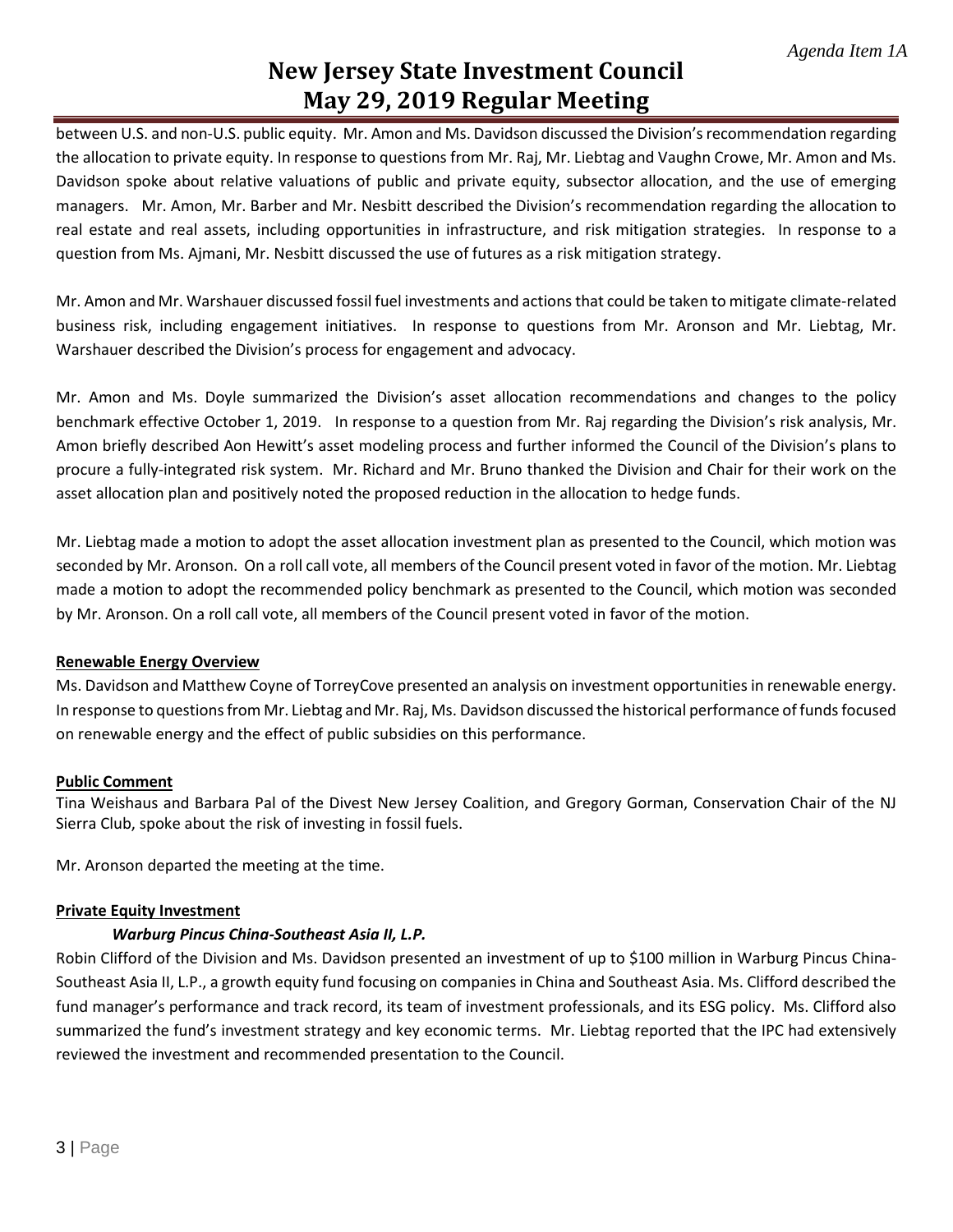#### **Executive Session**

Mr. Liebtag made a motion to adopt the following resolution:

#### **RESOLUTION TO GO INTO CLOSED SESSION TO DISCUSS MATTER INVOLVING THE INVESTMENT OF PUBLIC FUNDS WHERE DISCLOSURE OF DISCUSSION OF THE MATTER COULD ADVERSLEY AFFECT THE PUBLIC INTEREST**

BE IT RESOLVED THAT the State Investment Council go into closed (executive) session under the Open Public Meetings Act to discuss a matter involving investments of public funds where disclosure of the discussion could adversely affect the public interest.

The minutes of such closed (executive) session shall remain confidential until after such time as the Council determines that the need for confidentiality no longer exists and the matters discussed can be disclosed.

The motion was seconded by Mr. Greaney, and all Council members in attendance voted in favor.

Vaughn Crowe, Deepak Raj, and Eric Richard departed the meeting at this time.

The Council then entered into closed (executive) session.

#### **Adjournment**

Upon the Council's return from closed (executive) session, Mr. Liebtag made a motion to adjourn the meeting, with Mr. Cleary seconding the motion. All Council members present voted in favor. The meeting was adjourned at 1:52 p.m.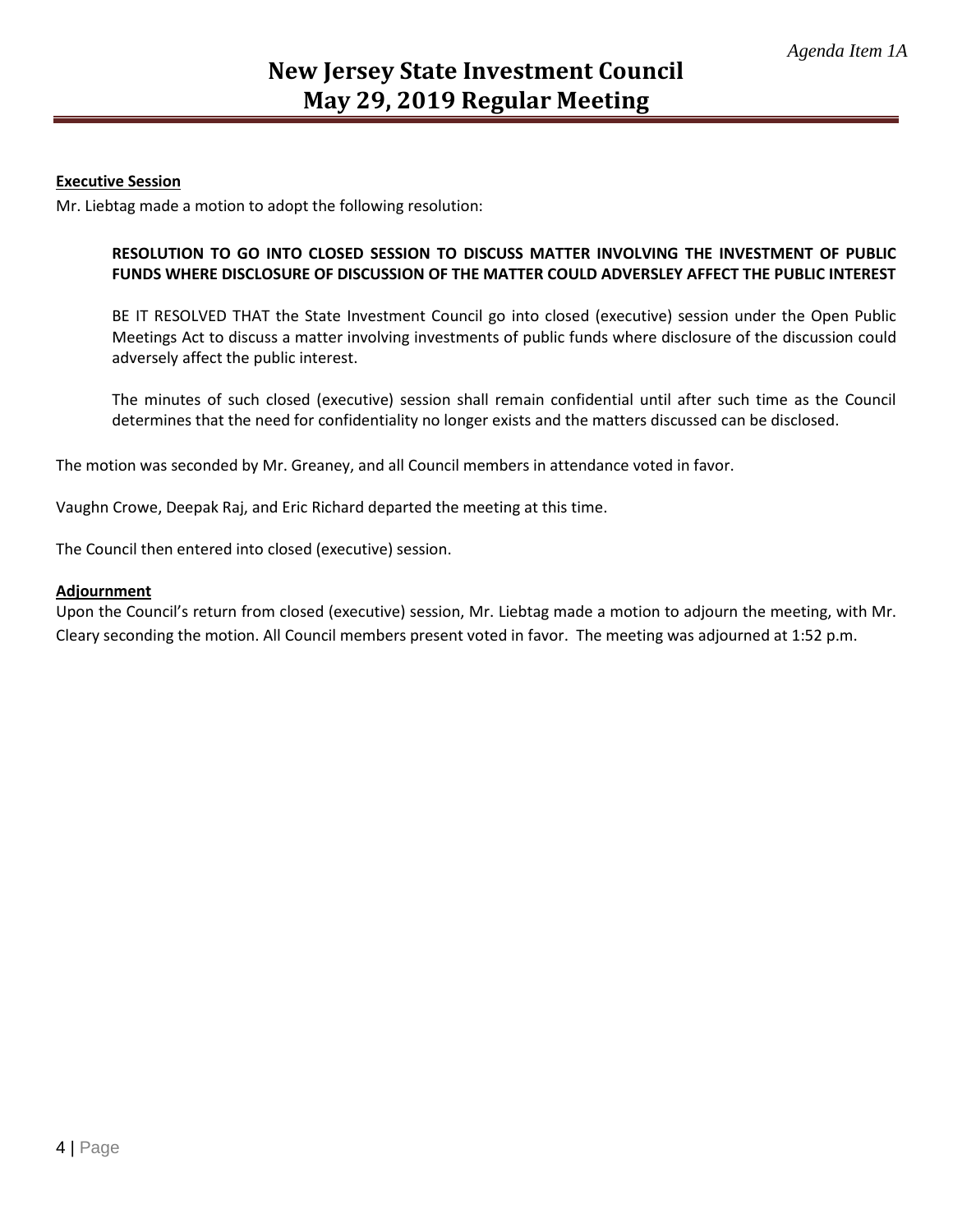#### **Resolution Adopting Amendments**

**to N.J.A.C. 17:16-1 (General Provisions), 3 (Classification of Funds), 5 (Securities Lending Transactions), 23 (Global Diversified Credit Investments), 32 (Certificates of Deposit), 48 (Global Equity Investments (Pension and Annuity Funds)), 61 (State of New Jersey Cash Management Fund), 69 (Common Pension Funds), 71 (Real Assets), 81 (Foreign Currency Transactions), 90 (Private Equity), 95 (Opportunistic Investments) and 100 (Absolute Return Strategy Investments)**

BE IT RESOLVED THAT:

The State Investment Council (the "Council") hereby adopts amendments to N.J.A.C. 17:16-1 (General Provisions), 3 (Classification of Funds), 5 (Securities Lending Transactions), 23 (Global Diversified Credit Investments), 32 (Certificates of Deposit), 48 (Global Equity Investments (Pension and Annuity Funds)), 61 (State of New Jersey Cash Management Fund), 69 (Common Pension Funds), 71 (Real Assets), 81 (Foreign Currency Transactions), 90 (Private Equity), 95 (Opportunistic Investments) and 100 (Absolute Return Strategy Investments) as attached hereto.

The Council hereby authorizes the Director of the Division of Investment to submit the attached notices of adoption to the Office of Administrative Law for publication, and hereby delegates to staff of the Council and the Division of Investment the authority to make revisions to the notices of adoption as required and as shall be made upon the advice of the Attorney General.

This resolution shall take effect immediately.

DATED: May 29, 2019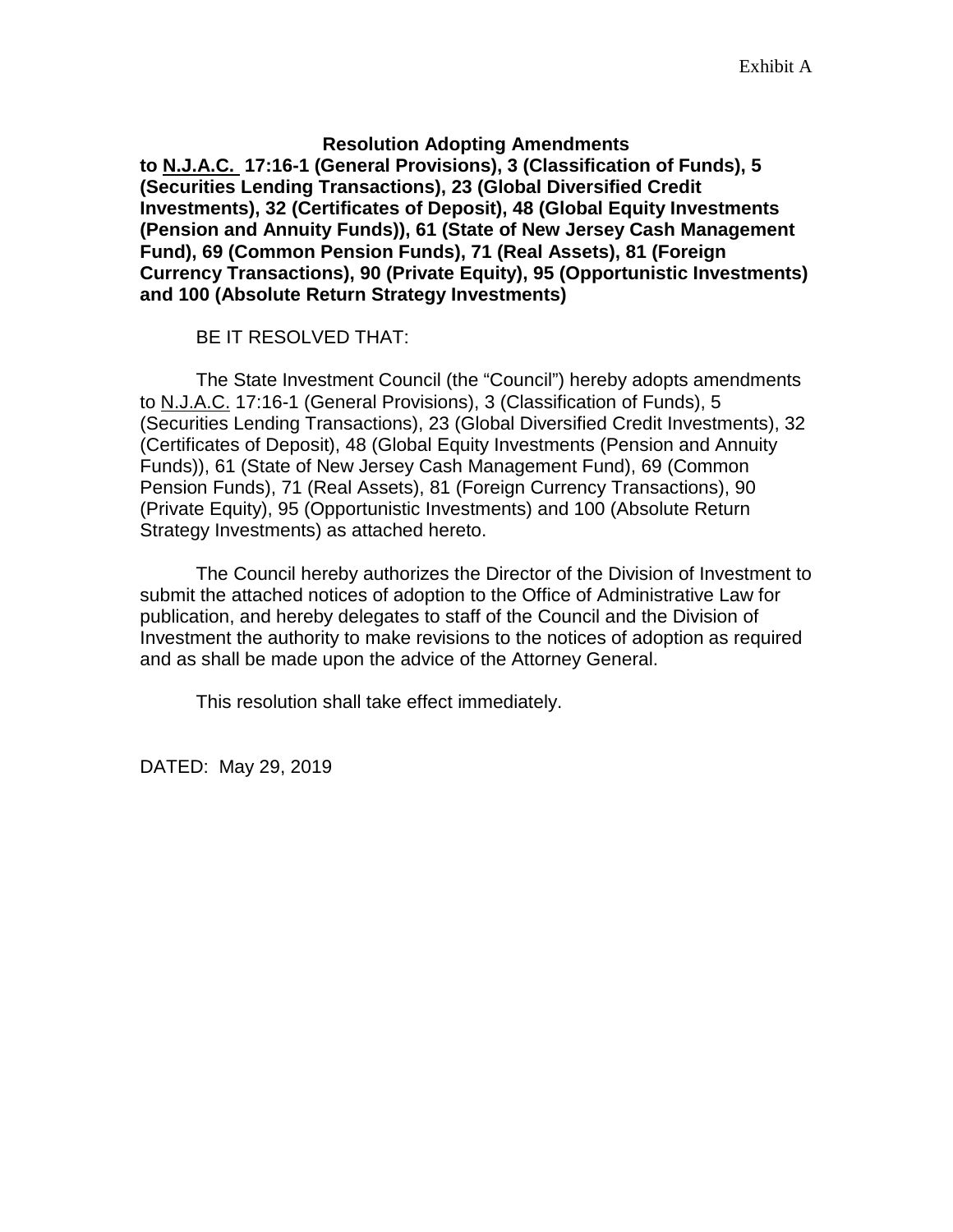

## State of New Jersey

**PHILIP D. MURPHY** *Governor*

**SHEILA Y. OLIVER** *Lt. Governor*

DEPARTMENT OF THE TREASURY DIVISION OF INVESTMENT P.O. BOX 290 TRENTON, NJ 08625-0290 Telephone (609) 292-5106 Facsimile (609) 984-4425

**ELIZABETH MAHER MUOIO** *State Treasurer*

> **COREY AMON** *Director*

May 24, 2019

MEMORANDUM TO: State Investment Council

FROM: Corey Amon

**Director** 

#### SUBJECT: **Proposed Amendment to State Investment Council Bylaws**

The Division of Investment (the "Division") is proposing an amendment to the State Investment Council bylaws in order to set forth parameters regarding public attendance at committee meetings. Committee meetings are not subject to the Open Public Meetings Act and are generally a forum for internal discussion with staff, consultants and Council members. Recently, matters have arisen before the Investment Policy Committee and ESG Committee where the input of certain members of the public was deemed necessary to inform the recommendations of the respective committees. Such attendance is neither authorized nor prohibited under the current bylaws.

The proposed new Section 7 of Article V of the bylaws would expressly authorize members of the public to attend and provide input or information at committee meetings at the invitation of the committee or its chair. The Section provides that such member of the public shall not have access to non-public information or documents and shall not be present during committee deliberations. Any attendance by a member of the public would be reported to the Council at its next meeting.

We look forward to discussing the proposed amendment at the State Investment Council May 29, 2019 meeting.

Attachment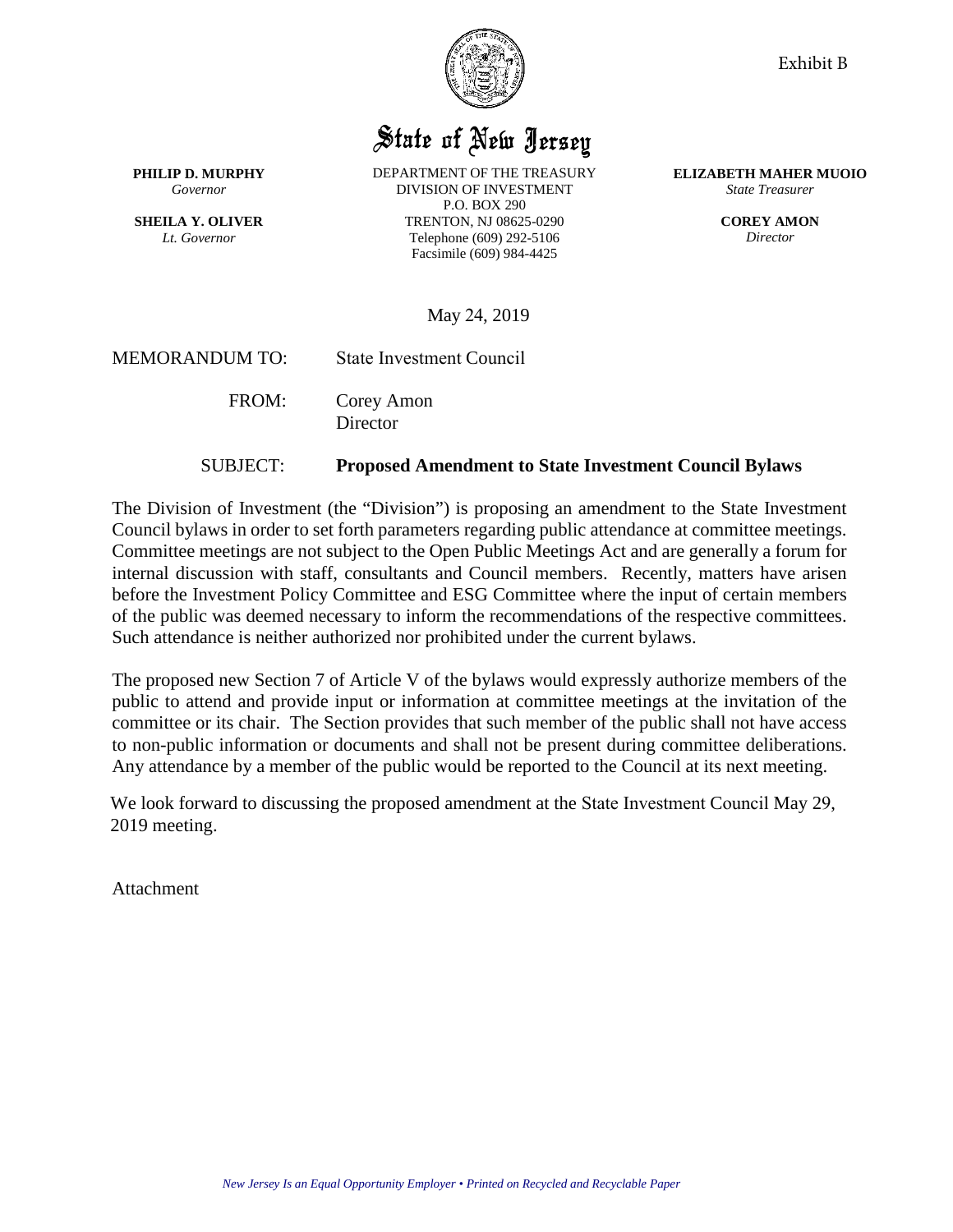#### **STATE INVESTMENT COUNCIL**

#### **BYLAWS**

#### Preamble

We, the members of the State Investment Council, created pursuant to Chapter 270 of the Session Laws of 1950, do hereby adopt the following:

#### Article I

#### General

Section 1. Name of Council. The name of the Council shall be the "State Investment Council" (the "Council").

Section 2. Purpose. The Council is established in the Division of Investment and shall exercise the powers and duties set forth by statute, including the formulation and establishment of policies governing the methods, practices or procedures for investment, reinvestment, purchase, sale or exchange transactions to be followed by the Director of the Division of Investment consistent with his fiduciary duties as set forth by statute.

Section 3. Principal Office. The principal office of the Council shall be located at 50 West State Street, 9th Floor, in the City of Trenton, State of New Jersey. All communication to the Council should be addressed to its principal office except as may be otherwise specified.

#### Article II

#### Council members

Section 1. Members and Composition. The membership of the Council is as prescribed in Section 5 of Chapter 270 of the Session Laws of 1950, as amended. The Council shall consist of 16 members.

Section 2. Appointment.

(a) Each of the following agencies, namely, the Board of Trustees of the Public Employees' Retirement System, the Board of Trustees of the Teachers' Pension and Annuity Fund, and the Board of Trustees of the Police and Firemen's Retirement System of New Jersey, shall designate one board member elected to serve on the board to serve as a member of the Council.

(b) Eight members of the Council shall be appointed by the Governor with the advice and consent of the Senate.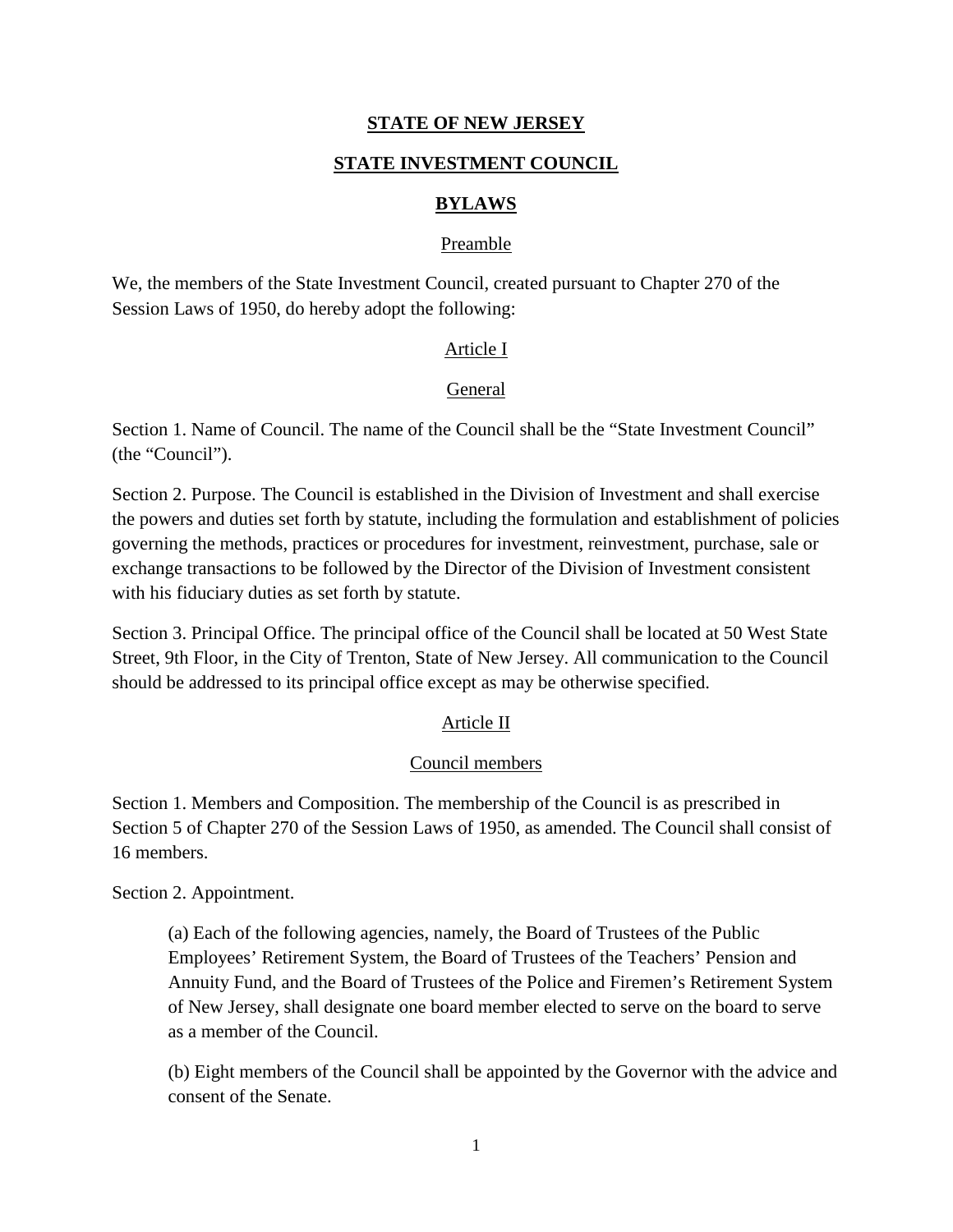#### **STATE INVESTMENT COUNCIL**

#### **BYLAWS**

(c) One member of the Council shall be appointed by the Governor from among three persons nominated jointly by the President of the Senate and the Speaker of the General Assembly.

(d) Two members of the Council shall be appointed by the Governor from among six persons nominated by the Public Employee Committee of the New Jersey State AFL-CIO.

(e) One member of the Council shall be appointed by the Governor from among three persons nominated by the New Jersey Education Association.

(f) One member of the Council shall be appointed by the Governor from among three persons nominated by the State Troopers Fraternal Association.

Section 3. Qualifications.

(a) The four members appointed pursuant to Sections  $2(d)$ ,  $2(e)$  and  $2(f)$  above shall be qualified by training and experience in the direct management, analysis, supervision or investment of assets, and this training, experience or long-term interest shall have been supplemented by academic training in the fields of economics, business, law, finance or actuarial science or by actual employment in those fields.

(b) At least seven of the nine members appointed pursuant to Sections 2(b) and 2(c) above shall be qualified by training and experience in the direct management, analysis, supervision or investment of assets, which training and experience shall have been acquired through academic training or through actual employment in those fields.

(c) At least one of the two members appointed pursuant to Section 2(d) above shall be a member of a union representing police officers or firefighters.

(d) No member of the Council shall hold any office, position or employment in any political party.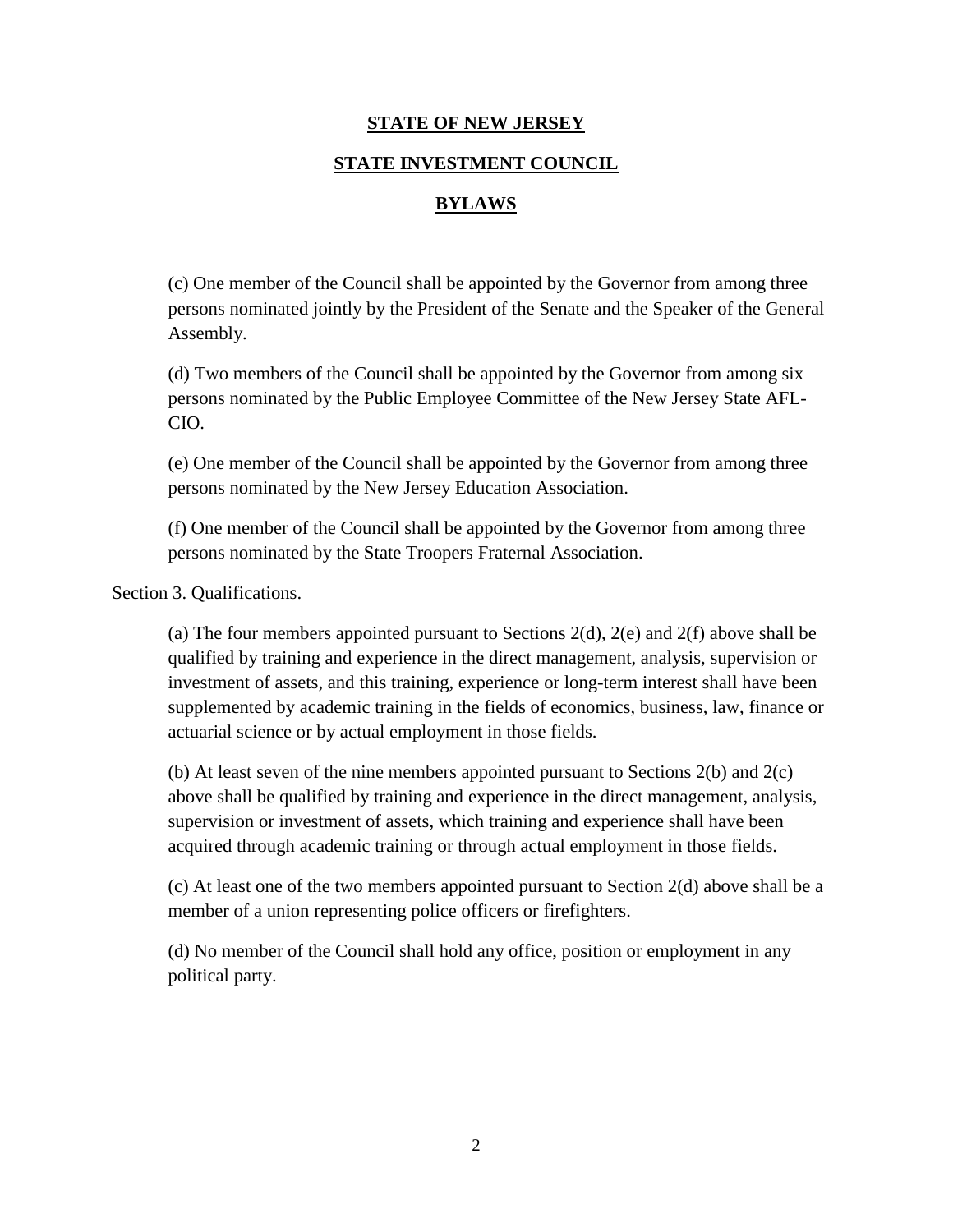#### **STATE INVESTMENT COUNCIL**

#### **BYLAWS**

Section 4. Terms of Office.

(a) The three members designated pursuant to Section 2(a) above shall serve as members for a period of three years from the date of their designation and until their respective successors are in like manner designated.

(b) The eleven members appointed pursuant to Sections 2(b), 2(c) and 2(d) above shall serve as members for a term of five years and until their respective successors are appointed and have qualified. Of the two initial members appointed pursuant to Section 2(b) above following the effective date of P.L. 2011, c.78, one shall serve for an initial period of three years and one shall serve for an initial period of two years.

(c) The two members appointed pursuant to Sections 2(e) and 2(f) above shall serve as members for a term of three years and until their respective successors are appointed and have qualified.

Section 5. Compensation; Financial Interests.

(a) Members shall serve without compensation but shall be reimbursed for necessary expenses incurred in the performance of their duties as approved by the Chair of the Council.

(b) No member shall benefit directly or indirectly from any transaction made by the Director of the Division of Investment.

(c) Members shall be required to file the same annual financial disclosure statements as those required to be filed by members of other State boards and commissions who are not compensated for their services, as such statements shall be required by law or executive order of the Governor.

#### Section 6. Removal; Vacancies

(a) Each member, except the member appointed pursuant to Section 2(c) above, may be removed from office by the Governor, for cause, upon notice and opportunity to be heard at a public hearing.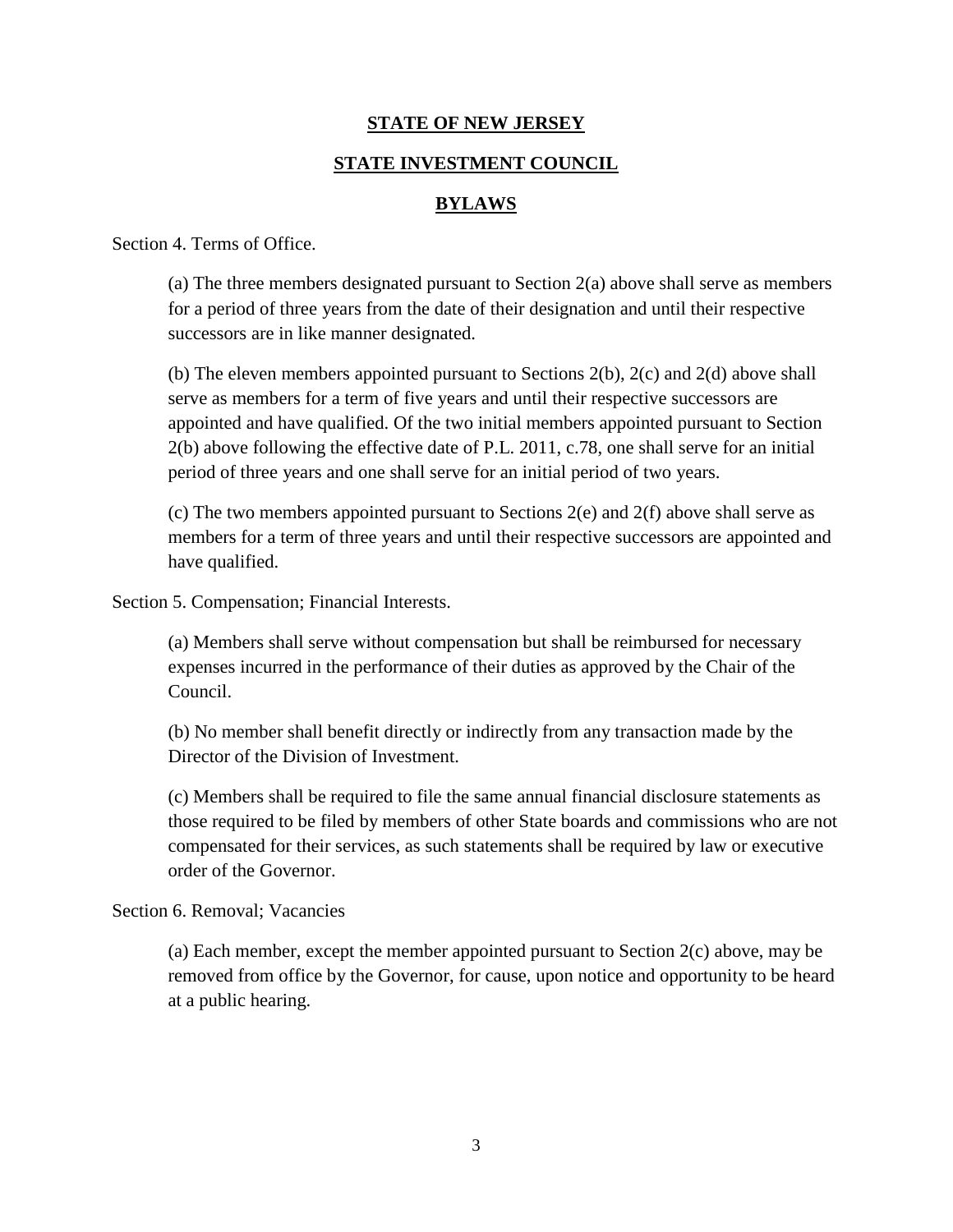#### **STATE INVESTMENT COUNCIL**

#### **BYLAWS**

(b) Any vacancy in the membership of the Council occurring other than by expiration of term shall be filled in the same manner as the original appointment, but for the unexpired term only.

#### Article III

#### Meetings

Section 1. Regular Meetings. No less than six (6) regular meetings per calendar year shall be held by the Council, on the dates and at the times and places so designated by the Chair of the Council. All members of the Council shall be notified by the Secretary of the Council of the date, time and place of the meeting. The proposed schedule will be provided to all members on or before the commencement of the calendar year. The Chair may postpone or cancel any regular meeting when the same shall seem unnecessary or when there would be a lack of a quorum.

Section 2. Special Meetings. Special or emergency meetings may be called by resolution of the Council, or by the Chair or five or more Council members.

Section 3. Annual Meeting. The Council shall hold an annual meeting each year that shall be open to the public and shall accept comments from the public at such meeting. The annual meeting shall be held on the same day as the first regular meeting of the calendar year. The matters that shall be open to discussion and public comment during this annual meeting shall include the investment policies and strategies of the Council, the investment activities of the Council, the financial disclosure statements filed by Council members, as well as other appropriate matters concerning the operations, activities and reports of the Council.

Section 4. Open Public Meetings Act. All meetings of the Council shall be scheduled, noticed and conducted in accordance with the Open Public Meetings Act, N.J.S.A. 10:4-6 et seq.

Section 5. Quorum. The presence of a majority of the members of the Council serving on the Council at the time of the meeting will be necessary to constitute a quorum for the purpose of conducting Council business. Article IV

#### **Officers**

Section 1. Chair. The members of the Council shall elect annually from their number a Chair of the Council. The Chair shall serve for a term of one year and until his or her successor is, in like manner, elected. Among the duties of the Chair is to preside at all meetings of the Council and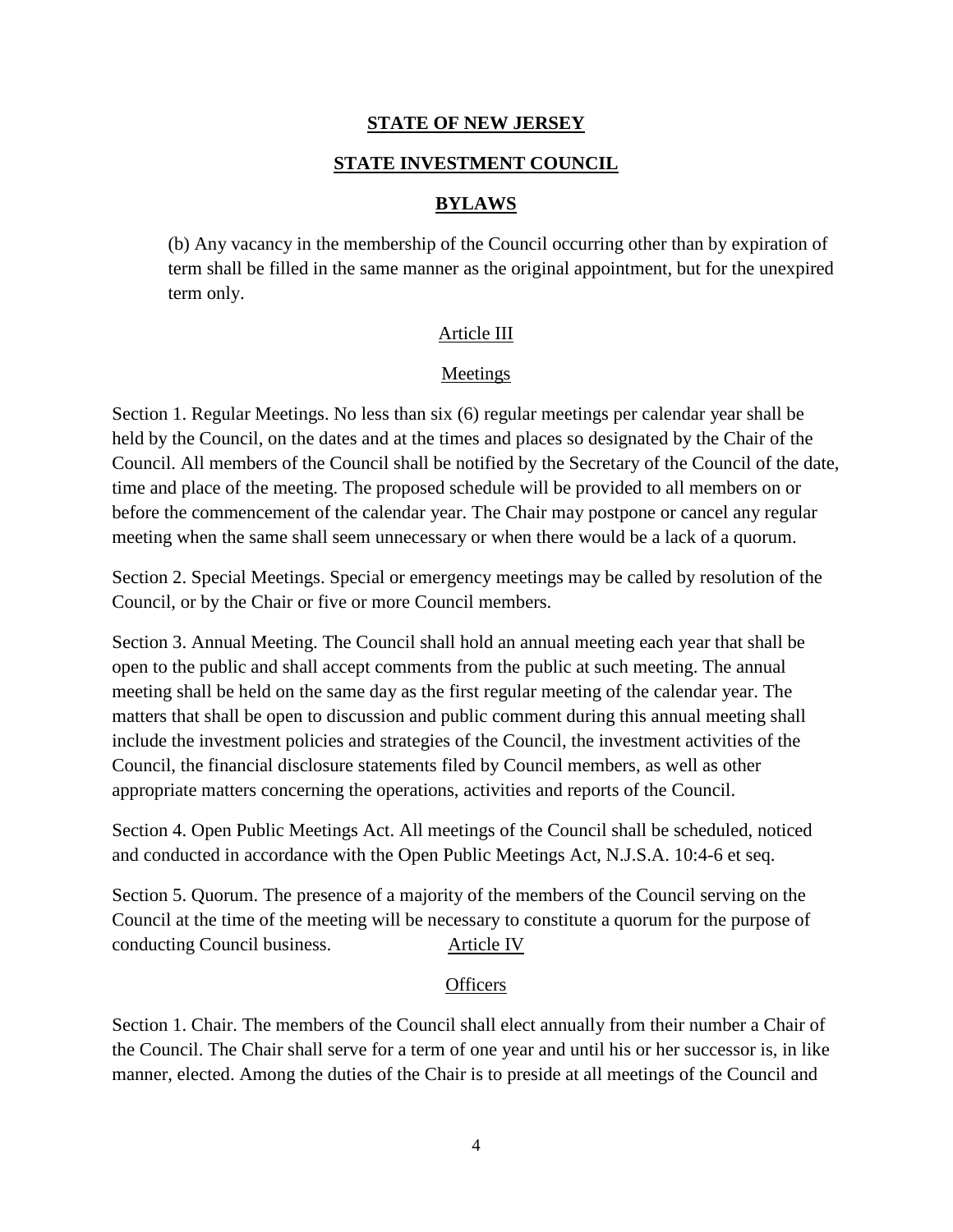#### **STATE INVESTMENT COUNCIL**

#### **BYLAWS**

exercise general supervision over the affairs of the Council. In the absence of the Chair from any meeting, the Vice Chair shall serve as Chair.

Section 2. Vice Chair. The members of the Council shall elect annually from their number a Vice Chair of the Council. The Vice Chair shall serve for a term of one year and until his or her successor is, in like manner, elected. The duty of the Vice Chair is to assume all of the duties of the Chair at such time as the Chair has resigned, is absent or is incapacitated. In the absence of the Chair and Vice Chair from any meeting, the Council shall elect from their number a Chair *pro tempore*.

Section 3. Secretary. The Council shall appoint a Secretary who will serve at the pleasure of the Council in a permanent capacity until replacement or resignation. The Secretary will keep the minutes of the meetings of the Council; keep a record of the name, residence and business address of each member; advise members of all filing requirements and necessary certifications; keep a record of the terms of office of each member; attend to the service of all meetings and perform such other duties as may be required of the office including assisting the Director of the Division of Investment in the preparation of reports to the Council members.

#### Article V

#### **Committees**

Section 1. Executive Committee. The Executive Committee shall consist of the Chair, Vice Chair and three other members of the Council appointed by the Chair. The Executive Committee shall be authorized to study, investigate, report and make recommendations in respect of any matter within the jurisdiction of the Council, including any specific matter referred to such committee by the Council. A quorum of the Executive Committee shall consist of three members of the committee and must include either the Chair or Vice Chair. The Executive Committee shall report its findings to the Council.

Section 2. Nominating Committee. The Nominating Committee shall consist of three members elected by the Council on or around July of each year, except that neither the Chair nor the Vice Chair shall serve on the Nominating Committee. The Nominating Committee shall confer and agree upon nominations for the Chair and Vice Chair to be recommended to the full Council. The election of the Chair and Vice Chair shall occur at the first regular meeting after the Nominating Committee is elected. Nothing herein shall preclude any Council member from submitting additional nominations for such positions to the Council at such meeting.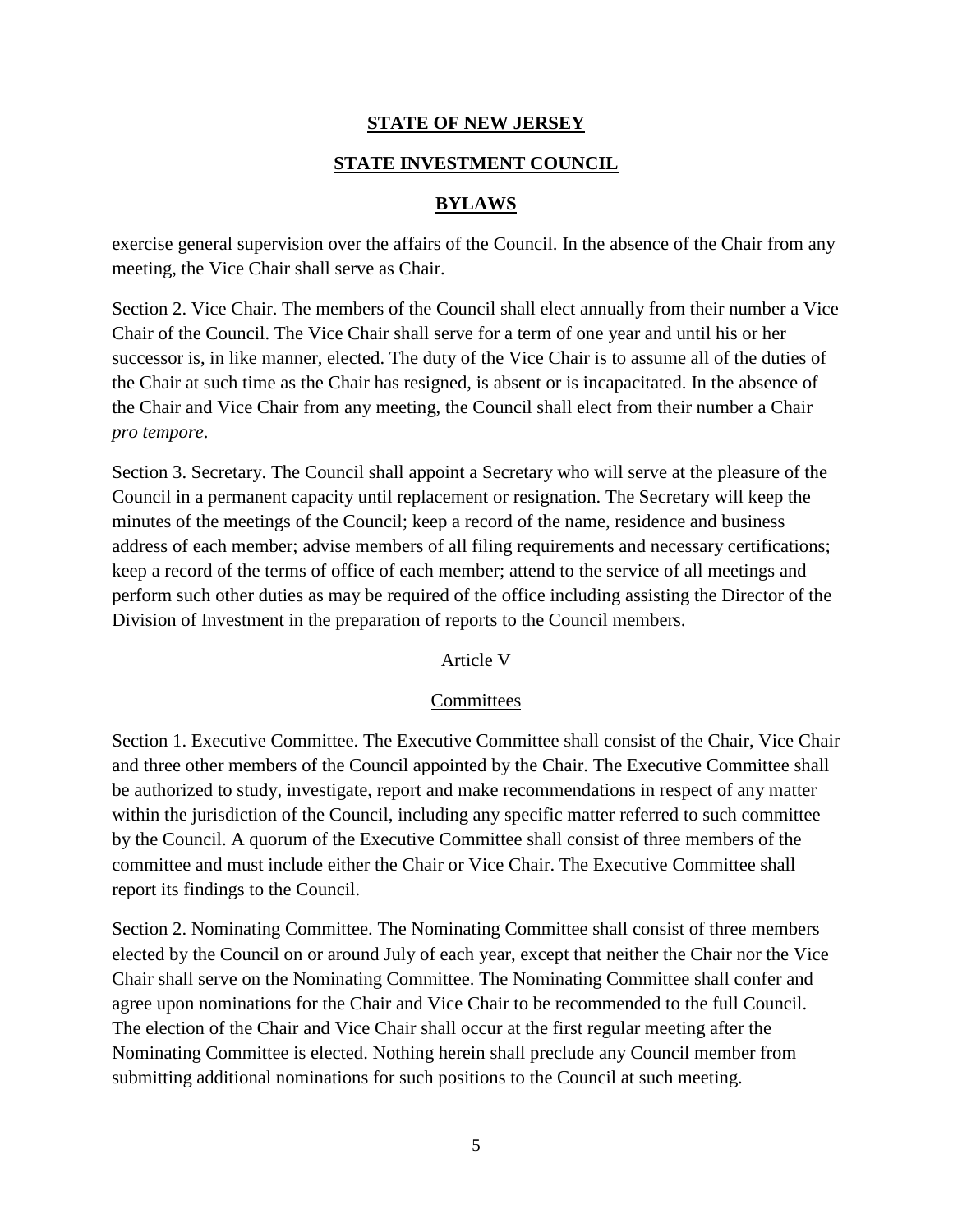#### **STATE INVESTMENT COUNCIL**

#### **BYLAWS**

Section 3. Audit Committee. The Audit Committee shall be authorized to oversee the financial reporting and audit of the Division. The Chair shall select the members of the Audit Committee in accordance with all applicable statutes and regulations, which include, but are not limited to, the applicable requirements of Governor McGreevey's Executive Order #122.

Section 4. Investment Policy Committee. The Investment Policy Committee shall be authorized to study, investigate, report, make recommendations and provide oversight with respect to matters of investment policy. The Committee shall be chosen by the Chair and shall consist of the Chair and up to five additional members of the Council.

Section 5. Environmental, Social and Governance Policy Committee. The Environmental, Social and Governance Policy Committee shall be authorized to study, investigate, report and make recommendations with respect to matters of environmental, social and governance policy. The Committee shall be chosen by the Chair and shall consist of the Chair and up to five additional members of the Council.

Section 6. Other Committees. The Chair may create additional committees as deemed appropriate. Members of these ad hoc committees shall be selected by the Chair.

**Section 7. Committee Meetings. Committee meetings are not required to be scheduled, noticed or conducted in accordance with the Open Public Meetings Act, N.J.S.A. 10:4-6 et seq. absent the presence of a majority of the members of the Council serving on the Council at the time of the committee meeting. Members of the public (other than Division employees, attorneys, advisers, auditors and consultants) may attend and provide input or information at committee meetings solely at the invitation of the committee chair or a majority of the committee, shall not be present during committee deliberations and shall not have access to non-public information or documents. The Council shall be notified at the next Council meeting of any such attendance by a member of the public.**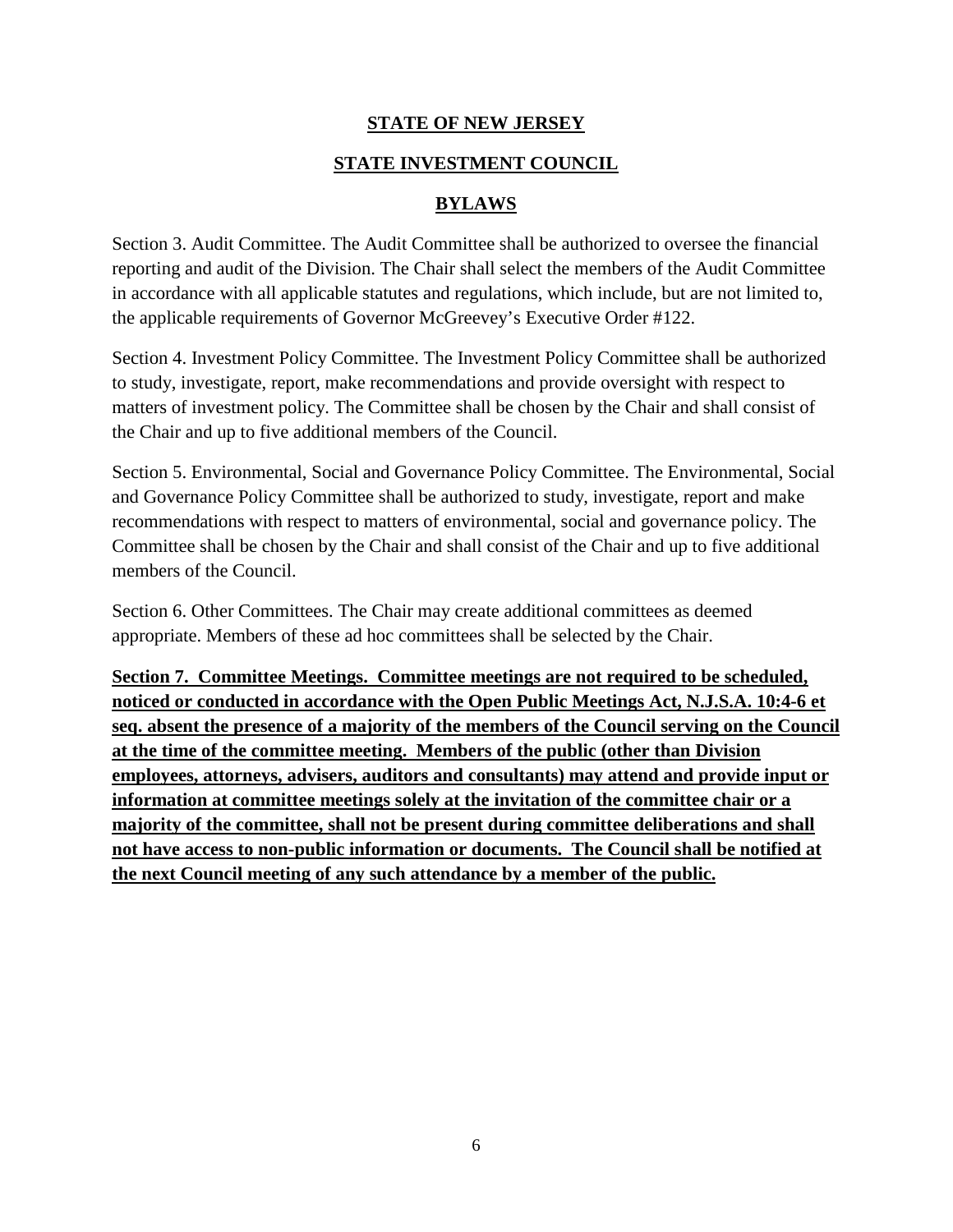#### **STATE INVESTMENT COUNCIL**

#### **BYLAWS**

#### Article VI

#### Amendments and Conflicts

Section 1. Amendment of Bylaws. These bylaws may be amended by majority vote of the Council at any regular or special meeting, provided that notice of the proposed alterations or amendments has been given to the members of the Council at least five days prior to the meeting.

Section 2. Inconsistency with Statute. To the extent that any provision of these bylaws is inconsistent with the requirements of any applicable statute governing the Council, the requirements of the statute shall prevail.

Revised 5/23/18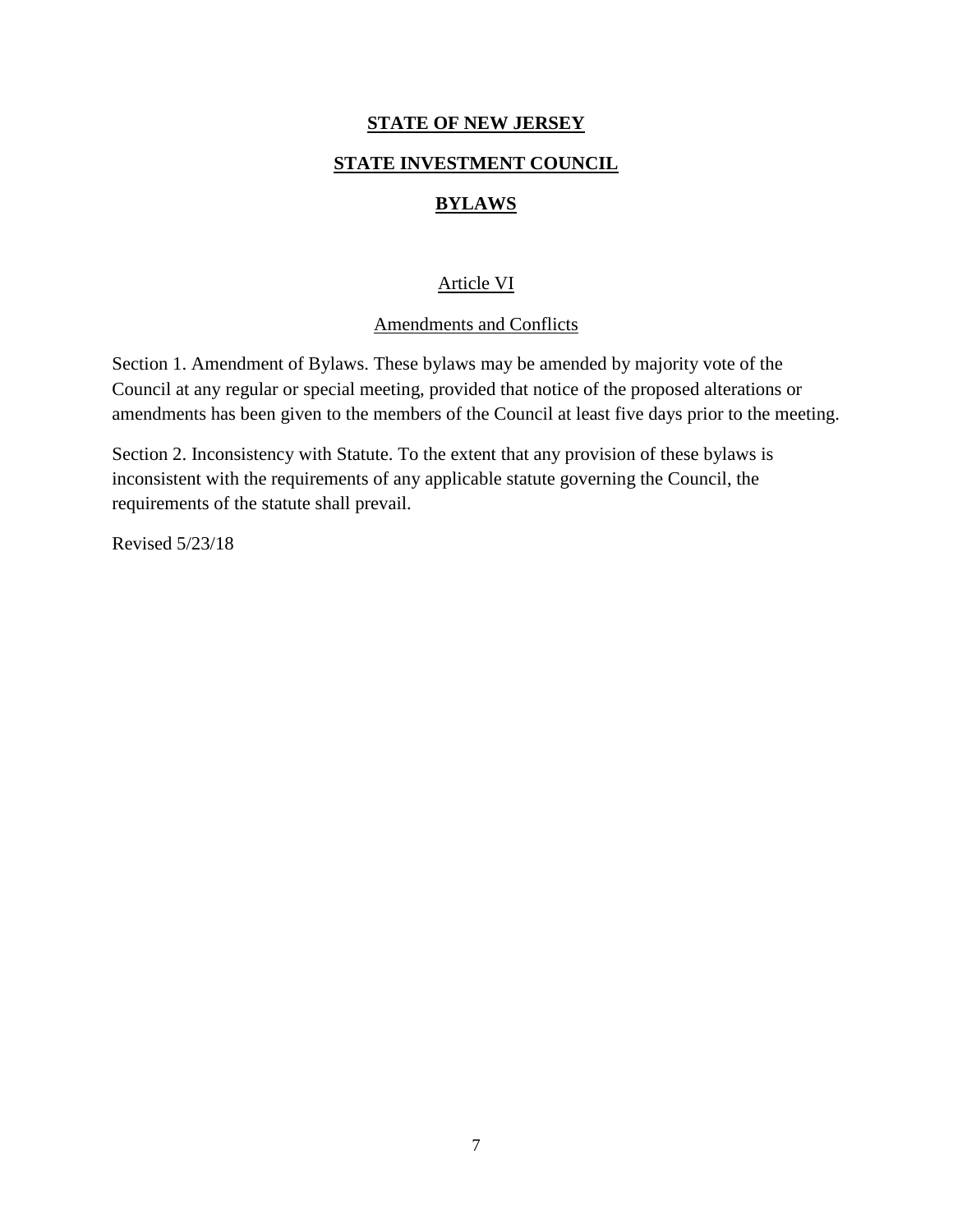State of New Jersey

**PHILIP D. MURPHY** *Governor*

**SHEILA Y. OLIVER** *Lt. Governor*

DEPARTMENT OF THE TREASURY DIVISION OF INVESTMENT P.O. BOX 290 TRENTON, NJ 08625-0290 Telephone (609) 292-5106 Facsimile (609) 984-4425

**ELIZABETH MAHER MUOIO** *State Treasurer*

> **COREY AMON** *Director*

May 24, 2019

MEMORANDUM TO: State Investment Council

FROM: Corey Amon **Director** 

SUBJECT: **Proposed Amendments to Environmental, Social and Governance (ESG) Policy** 

At its meeting on April 17, 2019, the Environmental, Social and Governance (ESG) Committee proposed amendments to the ESG Policy adopted by the State Investment Council (the "Council") in September 2018. A draft of the ESG Policy showing the committee's proposed changes is attached.

The purpose of the amendments are to clarify that ESG factors include fair wages and benefits (Section 1 of the ESG Policy) and to require the Division of Investment (the "Division") to include in its analysis of alternative investments in real estate, real assets or infrastructure whether the fund manager has adopted a responsible contractor policy governing the selection of contractors and subcontractors (Section 4 of the ESG Policy). The amendments are intended to address concerns raised in Senate Bill SB 2663, which was vetoed by Governor Murphy in February 2019. In his veto message, Governor Murphy encouraged the Division and the Council to amend the ESG Policy to more specifically address responsible contractor policies. Brandon Rees, Acting Director of the AFL-CIO Office of Investment, attended the ESG Committee meeting at the invitation of the Chair and provided an overview of responsible contractor legislation that has been adopted in various jurisdictions.

We look forward to discussing the proposed amendments at the Council's May 29, 2019 meeting.

Attachment



Exhibit C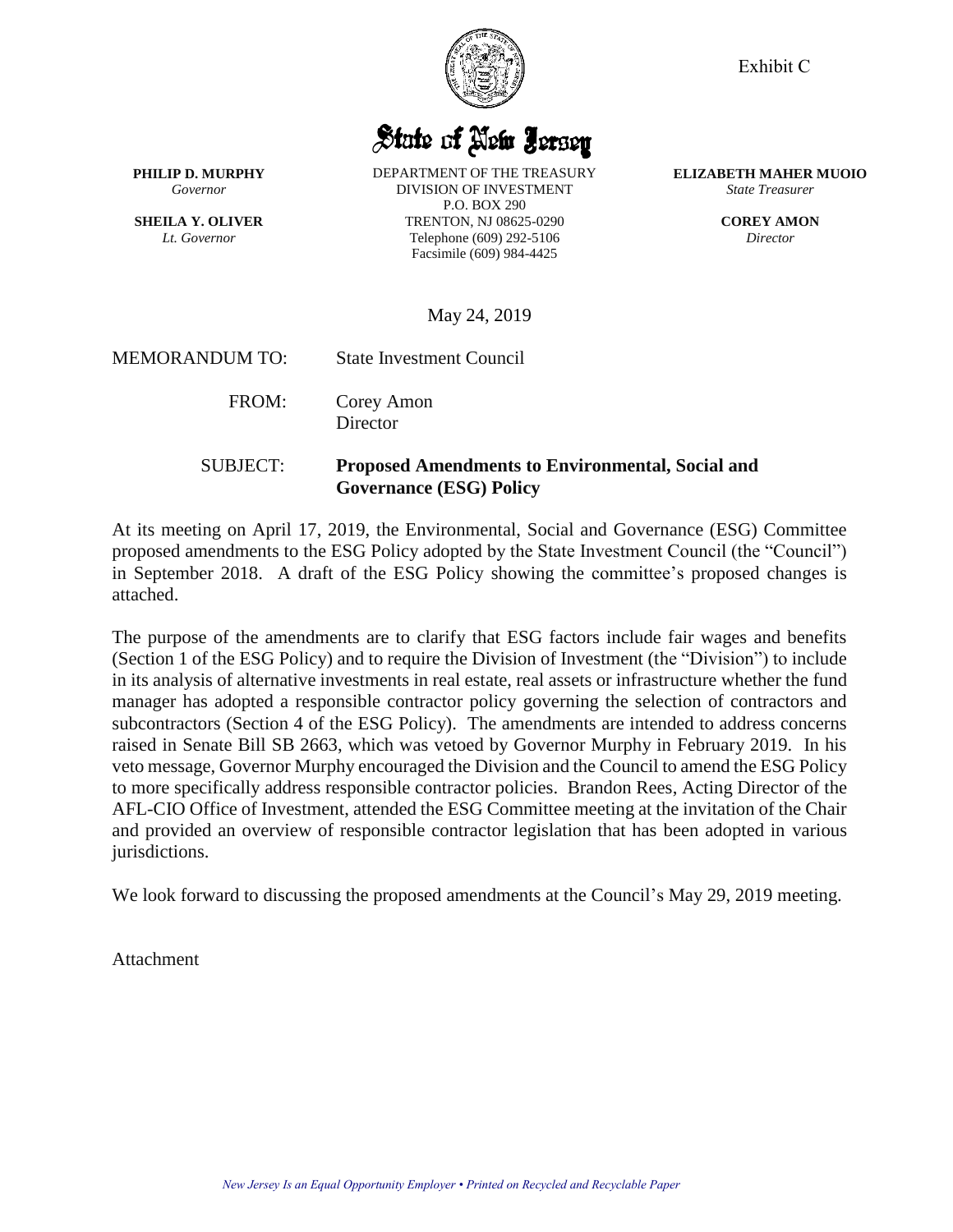# STATE OF NEW JERSEY DEPARTMENT OF THE TREASURY DIVISION OF INVESTMENT

# Common Pension Funds **ENVIRONMENTAL, SOCIAL, AND GOVERNANCE POLICY**

Adopted by the State Investment Council: September 27, 2018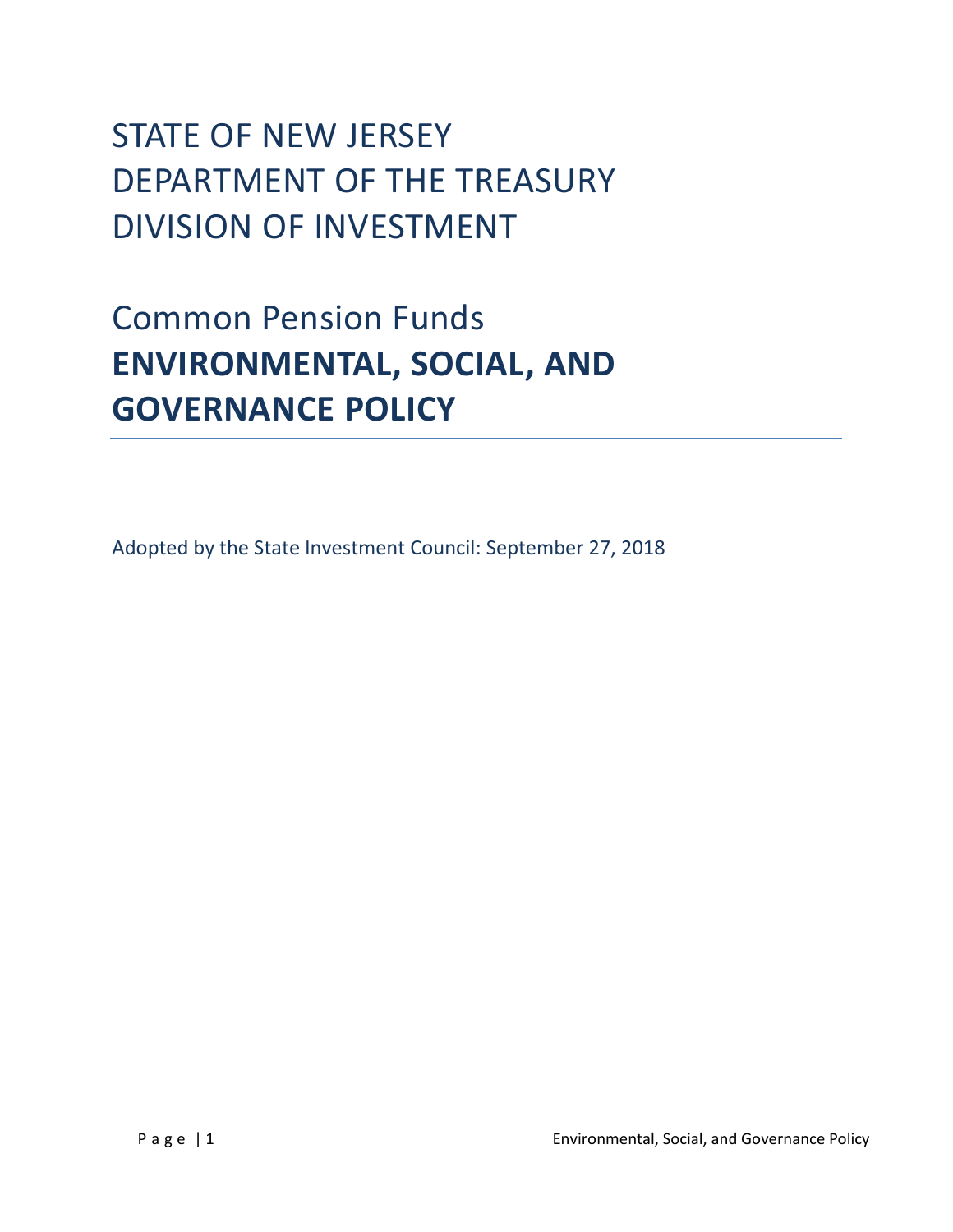## **Table of Contents**

| 1. | <b>Introduction and Statement of Purpose</b>                        |   |  |  |
|----|---------------------------------------------------------------------|---|--|--|
| 2. | <b>Economic Materiality of ESG Considerations; Consistency with</b> |   |  |  |
|    | <b>Fiduciary Duties</b>                                             | 3 |  |  |
| 3. | <b>ESG Principles</b>                                               | 3 |  |  |
| 4. | <b>Incorporation of ESG Policy into Investment Decision-Making</b>  | 4 |  |  |
|    | <b>Active vs. Passive</b>                                           | 4 |  |  |
|    | <b>Alternative Investment Program</b>                               | 4 |  |  |
|    | <b>Investment Advisers</b>                                          | 5 |  |  |
| 5. | <b>Engagement as an Approach to ESG Issues</b>                      | 5 |  |  |
| 6. | <b>Incorporation of ESG Issues Into Proxy Voting Policy</b>         | 6 |  |  |
| 7. | <b>Roles and Responsibilities</b>                                   | 6 |  |  |
|    | <b>Director of the Division of Investment</b>                       | 6 |  |  |
|    | <b>Corporate Governance Officer</b>                                 | 6 |  |  |
|    | <b>ESG Committee</b>                                                | 7 |  |  |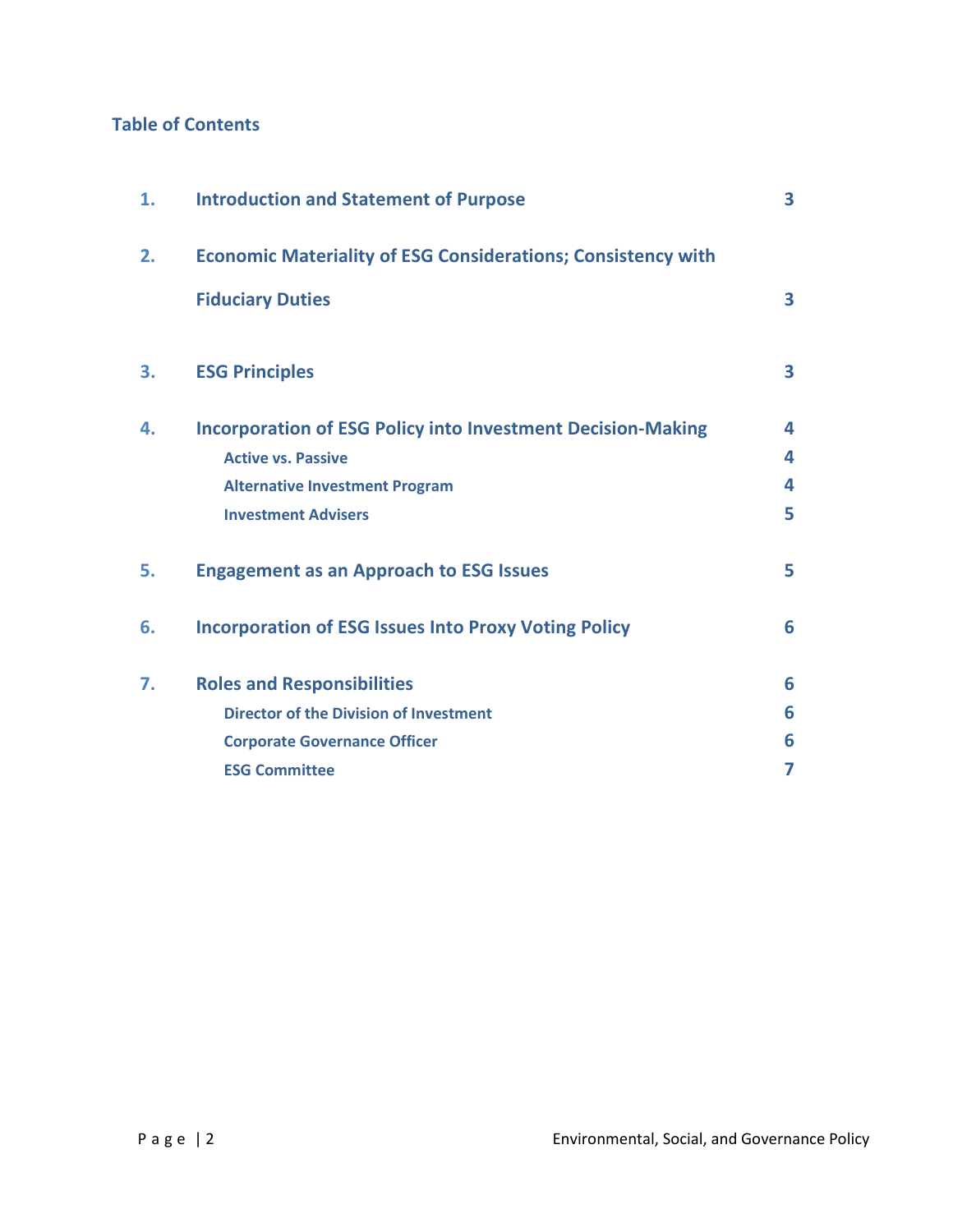## **1. Introduction and Statement of Purpose**

The State Investment Council (the "Council"), as part of its oversight of the Division of Investment (the "DOI"), has adopted this *Environmental, Social and Governance Policy* ("ESG Policy") to establish policies and procedures for the incorporation of environmental, social and governance ("ESG") analysis into the process applied by the Director of the DOI (the "Director"), the DOI staff, and the Council in connection with the investment and evaluation of the Pension Funds' assets.

ESG considerations may encompass a wide range of factors including, but not limited to, carbon gas emissions; fossil fuel dependence; climate change; water issues; clean and renewable energy; workforce diversity; fair trade; human rights; **fair wages and benefits;** working conditions; reporting transparency; executive compensation; equitability of compensation; board accountability and composition; director independence; shareholder rights; auditor independence; voting practices; and accounting practices and policies.

## **2. Economic Materiality of ESG Considerations; Consistency with Fiduciary Duties**

In investing and managing the assets of the Pension Funds, the Director and the DOI should undertake an ESG analysis to identify and consider ESG factors that present material business risks or opportunities to companies in which the DOI has invested or may invest Pension Fund assets, giving weight to such factors as is appropriate to the relative level of risk and return involved compared to other relevant economic factors.

This ESG Policy and its implementation shall be subject at all times to applicable law and to the fiduciary duties of the Council, the DOI and the Director, including without limitation the duty to manage and invest the portfolio solely in the interest of beneficiaries and for the exclusive benefit of providing financial benefits to the beneficiaries of the portfolio.

## **3. ESG Principles**

In adopting this ESG Policy, the Council recognizes that ESG considerations may have important implications in investment decision-making. The Council believes that the identification and analysis of the economic materiality of ESG factors (e.g., business, financial, and legal risks and opportunities identified through ESG analysis) may improve investment returns and reduce risk. The Council recognizes that investments that can demonstrate measurable positive ESG-related outcomes may also provide for improved investment returns with reduced risk. Therefore, consistent with the DOI's fiduciary responsibility, this ESG Policy is intended to enhance long-term risk-adjusted returns.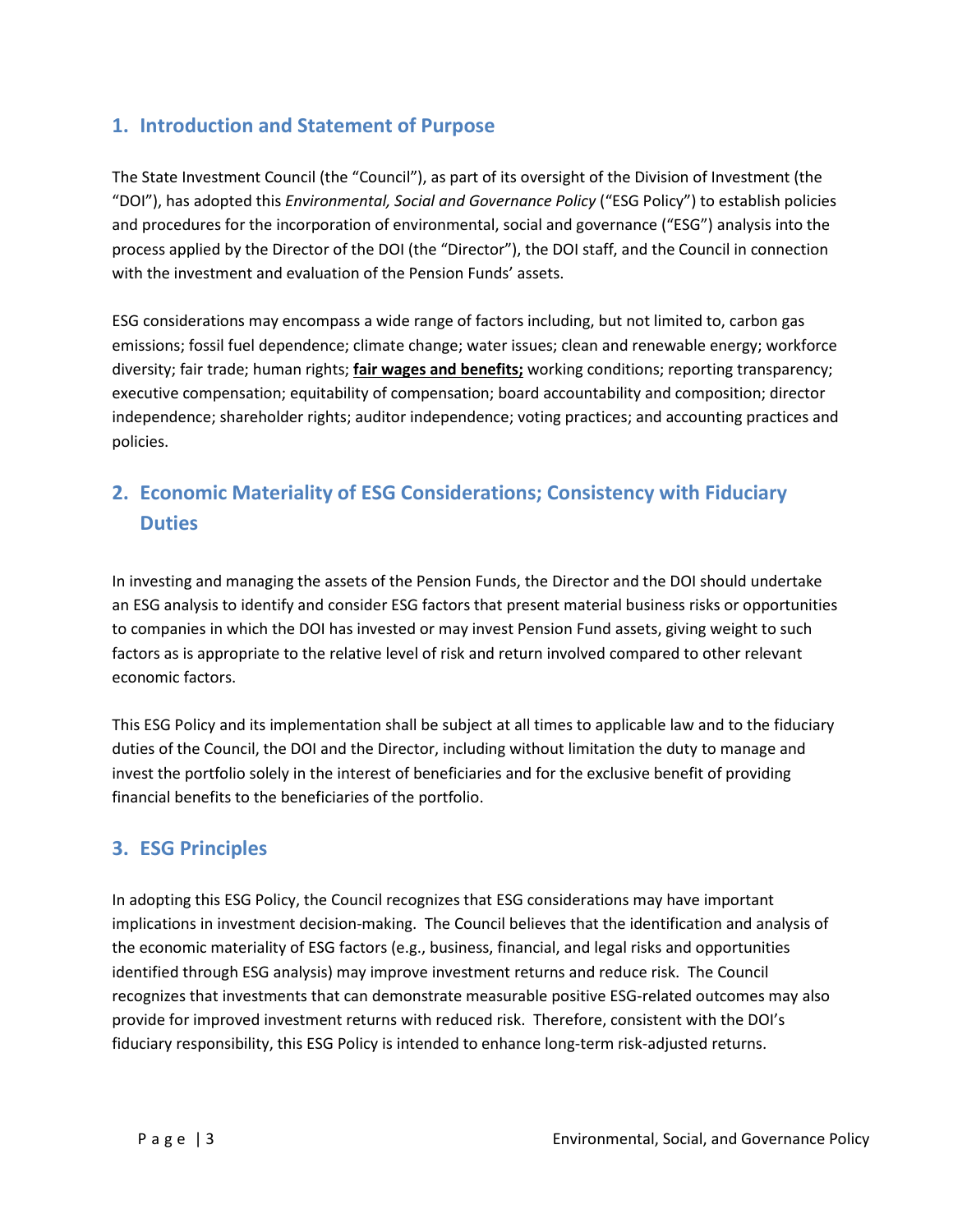## **4. Incorporation of ESG Policy into Investment Decision-Making**

ESG considerations should be integrated into all asset classes, with the ESG approach undertaken for any given investment determined by the relevant investment strategy of the DOI. In general, different ESG approaches are undertaken for actively versus passively managed strategies, for the Alternative Investment Program ("AIP"), and for external investment advisers.

#### *Active versus Passive*

For actively managed investments, ESG issues may be considered in the evaluation of the economic risk and return characteristics impacting the valuation of an investment. As part of its ongoing research efforts, the DOI should evaluate the commercial and financial implications of ESG issues to both identify and, once identified, mitigate ESG factors that present material risks to the portfolio and to identify material ESG-related value added opportunities. Accordingly, ESG issues that are identified as having material economic impact may be considered along with other factors in determinations regarding purchases, sales, and retention of actively managed securities.

The DOI should undertake to utilize a wide array of sources in its identification and analyses of ESG issues for actively managed holdings including, but not limited to, public filings, industry conferences, third party research reports, and third party ESG data providers.

For passively managed investments, a holding may be owned due to its inclusion in a particular index. Accordingly, a formal evaluation of ESG factors and the related risks and opportunities need not be undertaken for passively managed investments, but ESG factors may be considered in a manner consistent with this ESG Policy.

It is important to note that investment in a security of a company (whether or not the security is held in a passively or actively managed portfolio) does not signify endorsement of the company's practices or its products.

#### *Alternative Investment Program*

For the Alternative Investment Program, the DOI should incorporate a comprehensive analysis of the underlying fund manager's overall ESG approach as part of the DOI's due diligence and monitoring processes, including an evaluation of the fund manager's ESG policy. To the extent appropriate, the DOI should utilize the Institutional Limited Partners Association (ILPA) due diligence questionnaire template for ESG or another substantially similar ESG due diligence template as part of its own due diligence process.

The DOI should include an analysis of ESG factors in all Due Diligence Memoranda presented to the Investment Policy Committee and a summary report on the ESG analysis in all memoranda presented to the Council in connection with proposed alternative investments.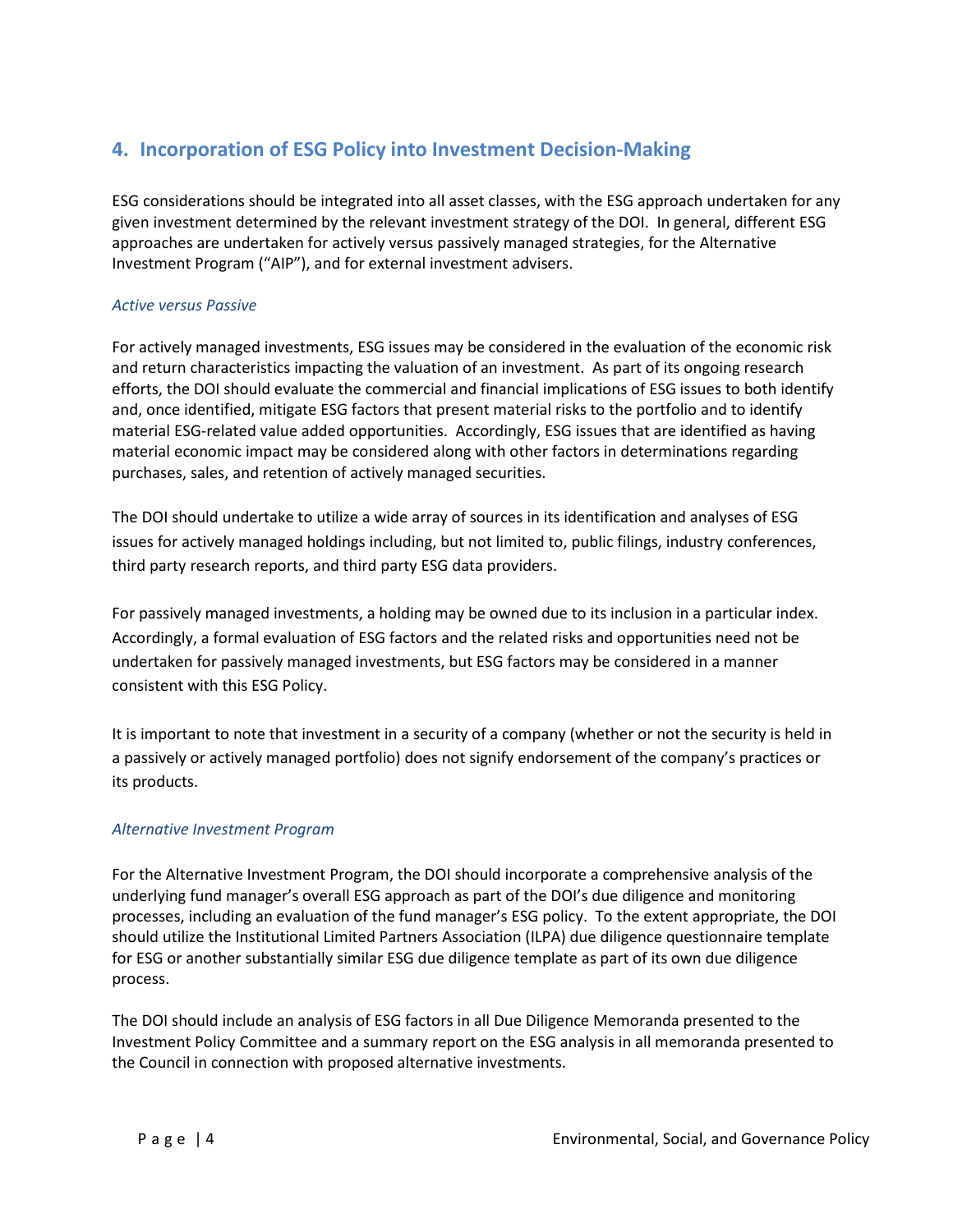**With respect to alternative investments in real estate, real assets and infrastructure, DOI shall include in its analysis whether the fund manager has adopted a responsible contractor policy governing the selection of contractors and subcontractors that pay fair wages and fair benefits to their workers based on relevant market factors that include the nature and location of the project, comparable job or trade classifications, and the scope and complexity of the services provided.** 

#### *Investment Advisers*

The DOI engages investment advisers in accordance with the Council's *Investment Procurement Procedures for Investment Advisers, Investment Consultants, and Securities Lending Agents*. The Request for Proposals process outlined in those procedures to procure investment advisers should incorporate a comprehensive analysis of the advisers' approach to ESG.

### **5. Engagement as an Approach to ESG Issues**

Pension Fund investments have a long-term horizon. The Council believes that effective ESG policies may enhance the value of a company over the long term. Conversely, failure to account for ESG issues may detract from a company's value over the long term.

Under certain circumstances, and as part of the investment analysis process, the DOI may recognize the benefits of long-term value creation via an engagement process with companies in which the Pension Fund retains beneficial interest to encourage more effective ESG policies. The DOI's Corporate Governance Officer (the "CGO"), in consultation with the Council's ESG Committee ("ESG Committee"), is responsible for the identification, evaluation, and, if appropriate, recommendation of engagement activities for the Director's consideration. Engagement activities may include, but are not limited to, written correspondence, conference calls, in-person meetings, proxy voting, shareholder initiatives, and initiatives in coordination with other investors. Engagement activities may be undertaken where it is determined by the Director, independently or in consultation with the Council, that such activities are likely to enhance the value of the investment in the company, after taking into account the costs involved.

The Council recognizes that the Director's determination as to the actions to be taken during, and as a result of, an engagement process will be based upon prevailing and changing circumstances and, therefore, will be both iterative and indeterminate in advance. In all cases, and at any point during an engagement process, investment decisions, including without limitation decisions regarding the purchases, sales, retention and divestment of actively managed securities, shall be subject to the fiduciary duties of the Council, the Director and the DOI.

Engagement activities shall not be undertaken merely to impact a standard of social behavior, to the extent such behavior has no material impact on the financial performance or stability of an investment. Similarly, engagement activities shall not be undertaken merely to establish an environmental standard if such a standard has no material impact on the financial performance of an investment. Instead, engagement activities should be undertaken solely with the purpose of enhancing financial value for the beneficiaries of the Pension Funds. Under all circumstances, any engagement activity undertaken by the DOI must be consistent with the fiduciary duties of the Director and the DOI.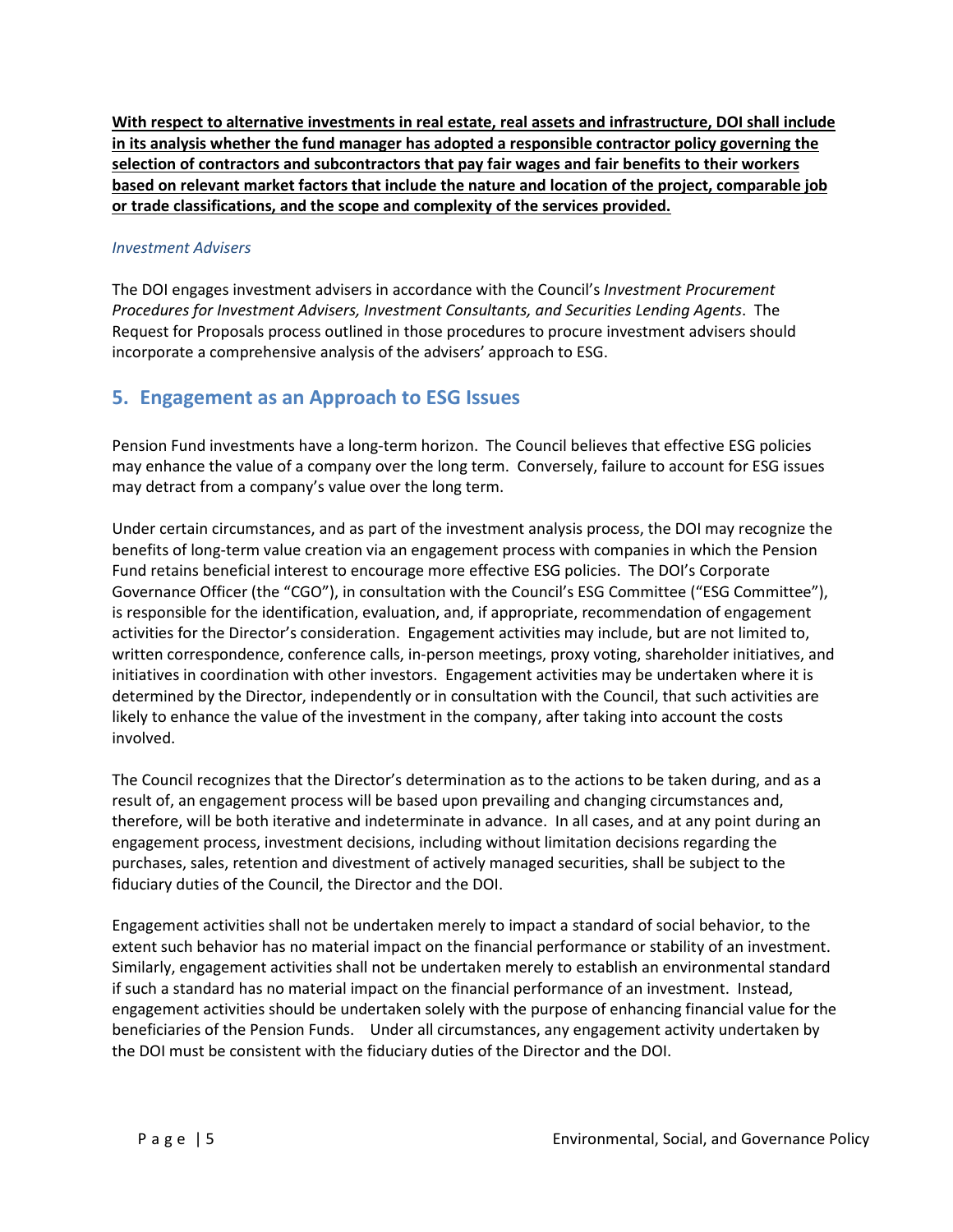From time to time, various third parties may express opinions regarding engagement actions that should be taken by the DOI or the Council. The Council recognizes that ESG issues are complex and cover a wide range of subject matter and, therefore, information provided by third parties can be beneficial. In order to facilitate such communication, the DOI should establish an electronic process to allow third parties to bring ESG concerns to the attention of the Council and the DOI.

## **6. Incorporation of ESG Issues Into Proxy Voting Policy**

For all publicly traded investments, the DOI exercises its proxy voting rights in accordance with the Council's *Proxy Voting Policy*. The DOI should incorporate ESG considerations into its proxy voting process for both actively and passively managed publicly traded investments.

The DOI, in consultation with the ESG Committee, shall propose changes to the Council's *Proxy Voting Policy* with respect to ESG considerations, as deemed appropriate. As noted above, adoption of this *ESG Policy* recognizes that ESG considerations that present material business risks or opportunities have important implications on investment decision-making. ESG-related proxy voting guidelines shall at all times be subject to the fiduciary duties of the Council, the Director and the DOI and aligned with the best long-term financial interests of the Pension Fund's beneficiaries.

The ESG Committee and the Council shall review the Council's *Proxy Voting Policy* with respect to ESG considerations at least every three years and the Council may make such changes recommended by the ESG Committee as the Council deems necessary or appropriate.

## **7. Roles and Responsibilities**

#### Director of the Division of Investment

In implementing this *ESG Policy*, the Director may take any and all of the following actions, to the extent applicable and deemed appropriate by the Director, subject to his or her fiduciary duties:

- consult with the Council, the ESG Committee and the CGO with respect to ESG issues
- receive and review reports and recommendations of, and oversee the work of, the CGO
- recommend policies and strategies to the Council and the ESG Committee as needed
- oversee the retention of third-party proxy voting and ESG scoring service(s) to support the DOI's efforts regarding ESG issues
- oversee the implementation of ESG-related proxy voting guidelines
- review ESG-related engagement activities recommended by the CGO and determine whether and how such engagement activities will be implemented
- keep the Council informed of the DOI's ESG-related engagement activities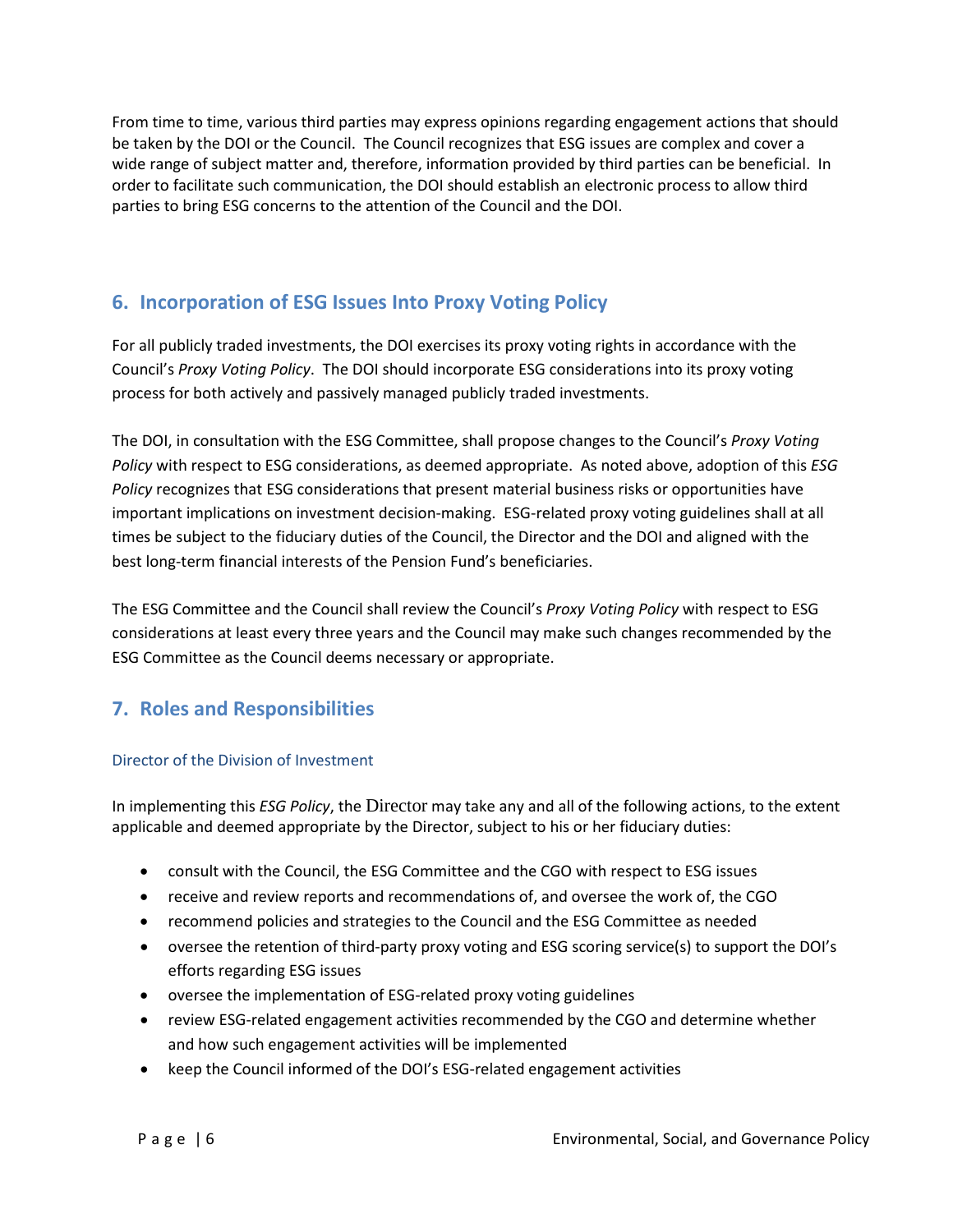#### Corporate Governance Officer

The primary responsibilities of the CGO in implementing this *ESG Policy* may include the following, to the extent applicable and subject to the DOI's fiduciary duties:

- consult with the Director, the Council and the ESG Committee with respect to ESG issues
- monitor and report to the Director regarding the incorporation of this ESG Policy into the DOI's investment decision making process
- monitor and report to the Director regarding implementation of the DOI's ESG due diligence process for the Alternative Investment Program and monitor fund managers' application of their respective ESG policies
- monitor and report to the Director regarding ESG-related proxy voting issues
- identify, evaluate, and recommend ESG-related engagement activities for the Director's consideration
- identify, evaluate and recommend ESG-related proxy voting guidelines for the Director's consideration

#### *ESG Committee*

The ESG Committee acts in an advisory capacity in providing recommendations to the Council regarding ESG-related issues consistent with its fiduciary duties. Primary responsibilities of the ESG Committee include the following:

- consult with the Director, the CGO, and the Council with respect to ESG-related issues and implementation of this *ESG Policy*
- provide consultation to the DOI regarding ESG-related engagement activities
- evaluate ESG-related strategy and policy recommendations for the Council's consideration
- review the Council's *Proxy Voting Policy* and this *ESG Policy* after one year of the approval date of this policy and at least every three years, and recommend changes to the Council as deemed necessary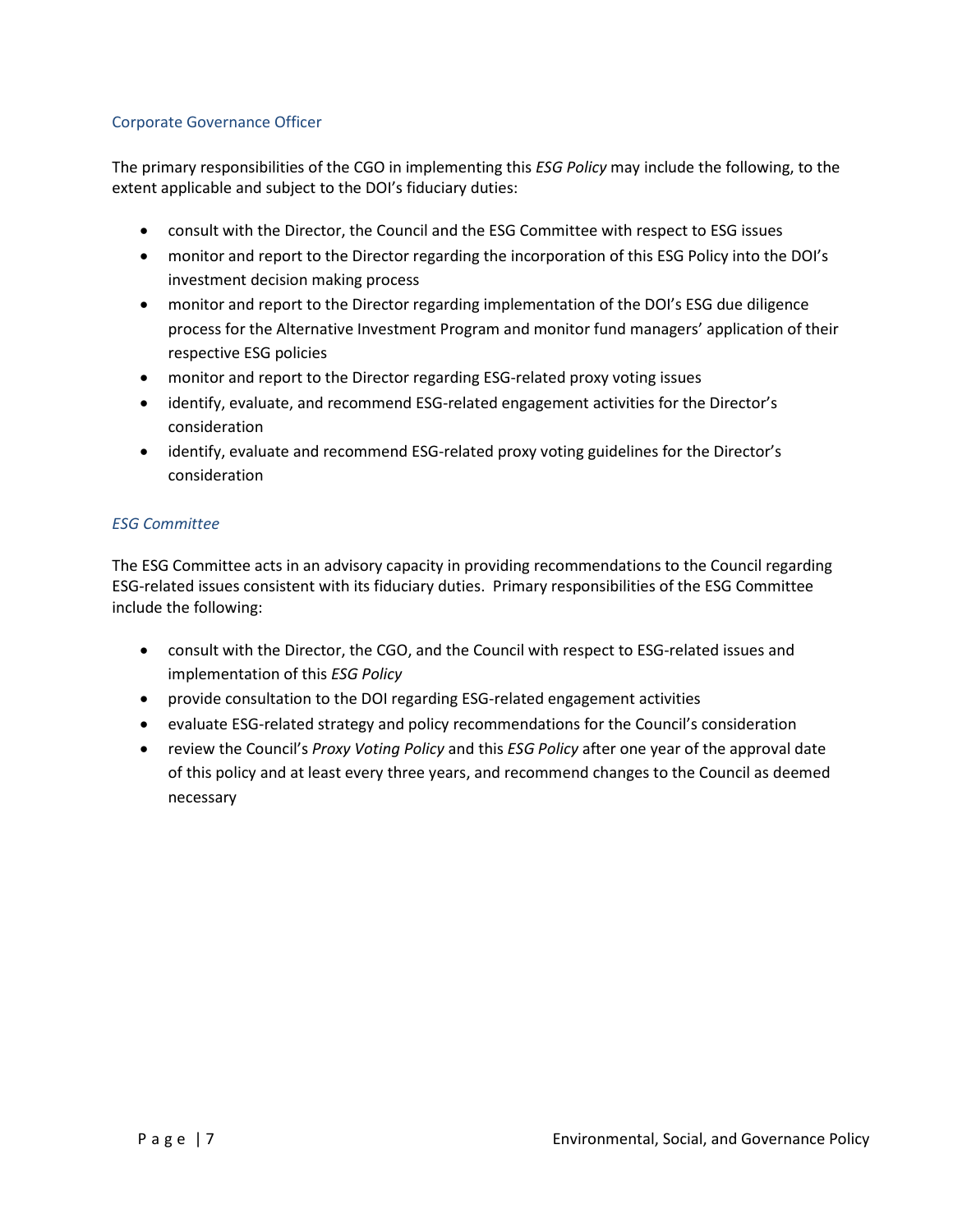# STATE INVESTMENT COUNCIL MEETING

Asset Allocation Recommendation May 29, 2019